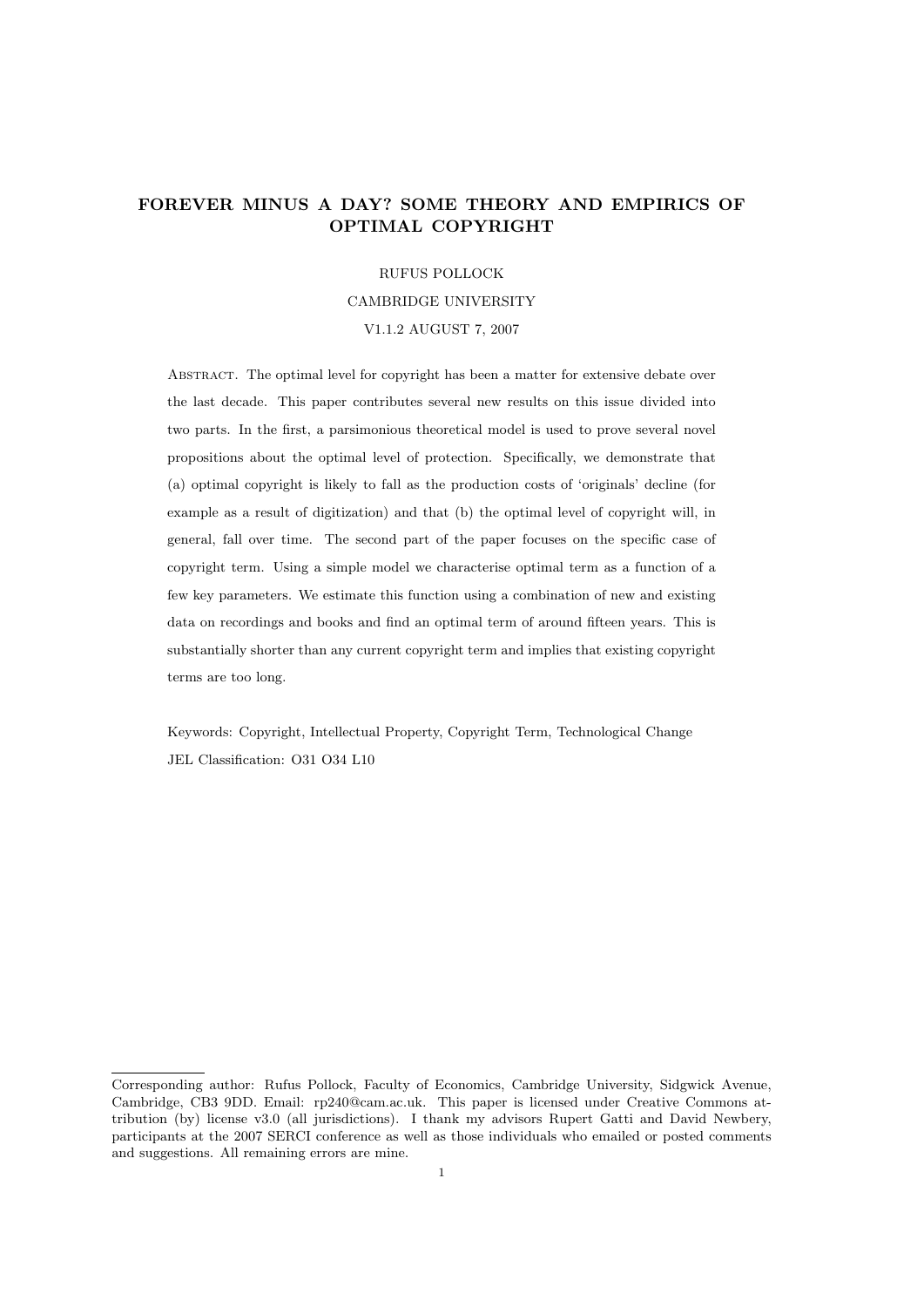### 1. INTRODUCTION

The optimal level of copyright, and in particular, copyright term have been matters of some importance to policymakers over the last decade. For example, in 1998 the United States extended the length of copyright from life plus 50 to life plus 70 years, applying this extension equally to existing and future work.<sup>1</sup> More recently in the EU generally, and particularly in the UK, there has been an extensive debate over whether to extend the term of copyright in sound recordings.

Using a parsimonious framework based on those already in the literature (see e.g. Landes and Posner (1989); Watt  $(2000)^2$  we analyze various questions related to the optimal level of copyright protection, deriving, under a simple set of assumptions, several novel results. In particular, we show that (a) optimal protection is likely to decrease as the cost of production for 'originals' falls (and vice-versa); (b) technological change which reduces costs of production may imply a decrease or an increase in optimal levels of protection (this contrasts with a large number of commentators particularly in the copyright industries who have argued that such change necessitates increases in protection); and (c) the optimal level of copyright will, in general, fall over time as the stock of work increases.

Note that costs are usually divided into those related to 'production', 'reproduction' and 'distribution' with the distinction between the first two being that production costs are those relating to the creation of the first instance of a work while reproduction relates to the costs of producing subsequent copies. However in this particular case we take 'production' costs to include all expenditures, fixed as well as variable, related to the creation and distribution of the first version of the work and all authorised reproductions thereof (these

<sup>1</sup>It was in a congressional speech prior to the enactment of the Copyright Term Extension Act (CTEA) that Mary Bono, widow of the musician Sonny Bono, famously referred to the proposal of Jack Valenti, president of the Motion Picture Association of America, to have copyright last for 'Forever minus a day': "Actually, Sonny wanted the term of copyright protection to last forever. I am informed by staff that such a change would violate the Constitution. . . . As you know, there is also Jack Valenti's proposal for the term to last forever less one day. Perhaps the Committee may look at that next Congress." (CR.144.H9952) <sup>2</sup>There are, of course, analogies between the optimal patent literature commencing with Nordhaus (1969) and the optimal copyright literature. However the differences are such that the two areas remain largely distinct. Specifically because, crudely, patents are for 'ideas' while copyright is for 'expression' the issues of reuse and breadth while central to patent questions are much less important to copyright ones – similarly

while in the patent literature it makes sense to consider several agents 'racing' for a specific innovation this has little meaning in copyright where works are so diverse and no two individuals are likely to produce something so directly substitutable. Conversely reproduction (the making of the 'copy') is a major factor in the analysis of copyright but is essentially irrelevant in the consideration of patents.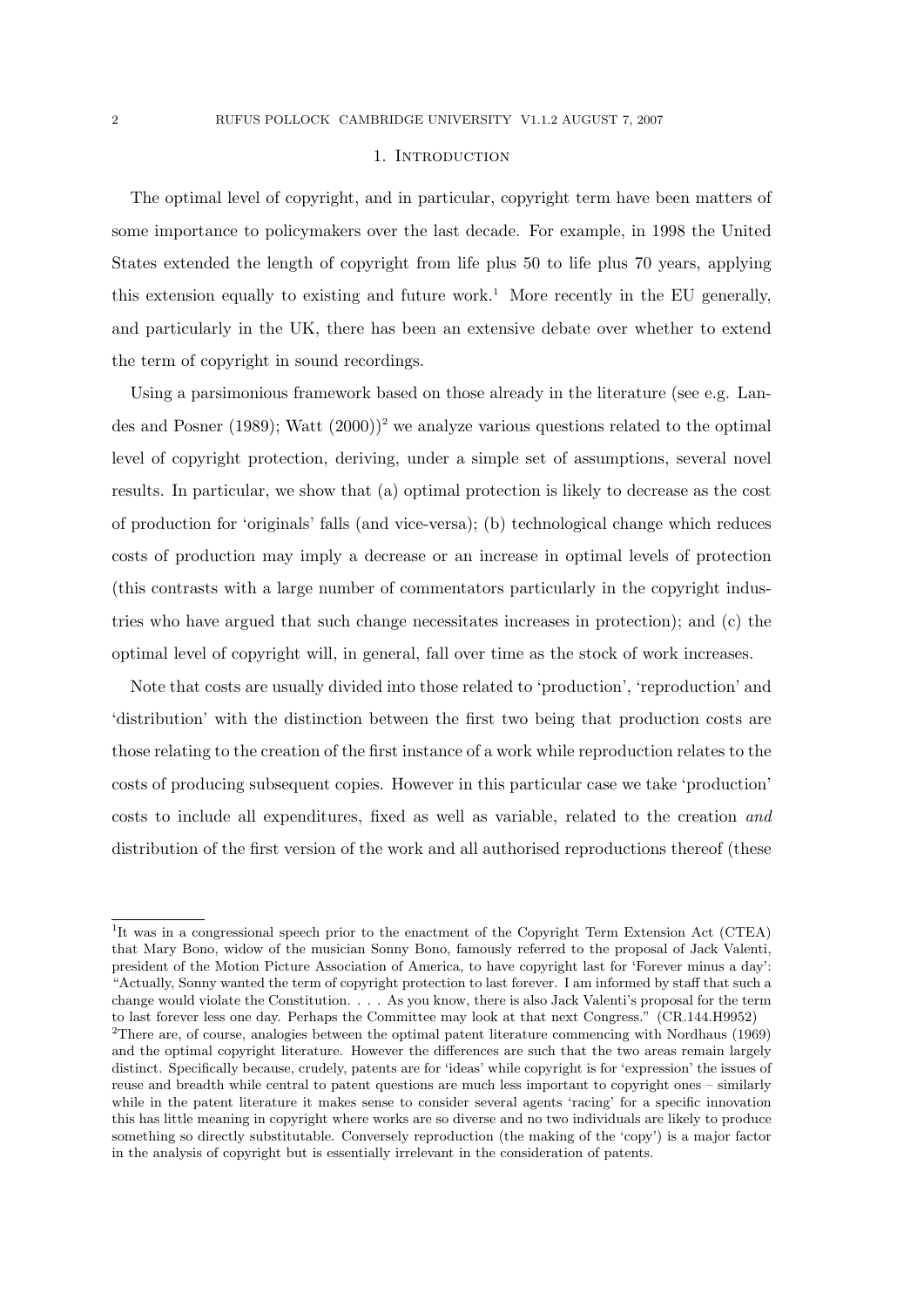are often termed 'originals' in the literature in opposition to 'copies': unauthorised – though not necessarily illegal – reproductions of the work in question).

This first result is of particular interest because recent years have witnessed a dramatic, and permanent fall, in the costs of production of almost all types of copyrightable subject matter as a result of rapid technological advance in ICT and related fields. With the growth of the Internet costs of distribution have plummeted and will continue to do so as both the capacity and the level of uptake continue to increase. Similarly, cheaper computers, cameras, and software have had a significant impact on basic production costs in both the low and high end market.

One caveat needs to be mentioned here. As discussed, there is a distinction to be drawn both between authorised and unauthorised reproduction. The move to a digital environment reduces the costs of both of these types of activities – formally, there is a high degree of correlation between the changes in the costs of producing 'originals' and 'copies'. As a variety of authors have pointed out, a reduction in the cost of making 'copies', that is in the cost of unauthorised reproduction, may or may not necessitate an increase in the optimal level of protection – see e.g. (Johnson, 1985), (Novos and Waldman, 1984), Liebowitz (1985) and Peitz and Waelbroeck (2006). This impact of technological change on 'copies' as well as 'originals' is incorporated in our second result which shows that, when both effects are taken into account, the overall implications for the optimal level of protection are ambiguous. While such a result cannot give immediate guidance to policymakers, it does suggest one should be cautious about drawing 'obvious' conclusions about the implications of a digital environment for the level of copyright protection.

The third main result, that optimal protection falls over time, also has importance for policy. In most systems of law, it is extremely difficult to remove or diminish rights once they have been granted. Thus, once a given level of protection has been awarded it will be all but impossible to reduce it. However, according to our result, the optimal level of protection will decline over time (as the amount of work available grows). This being the case, a prudent policy-maker faced with uncertainty would want to be especially careful about increasing the level of copyright.

Finally, in the last section of the paper we turn to the specific case of copyright 'term' – that is, the duration of the copyright. Building on the framework already developed,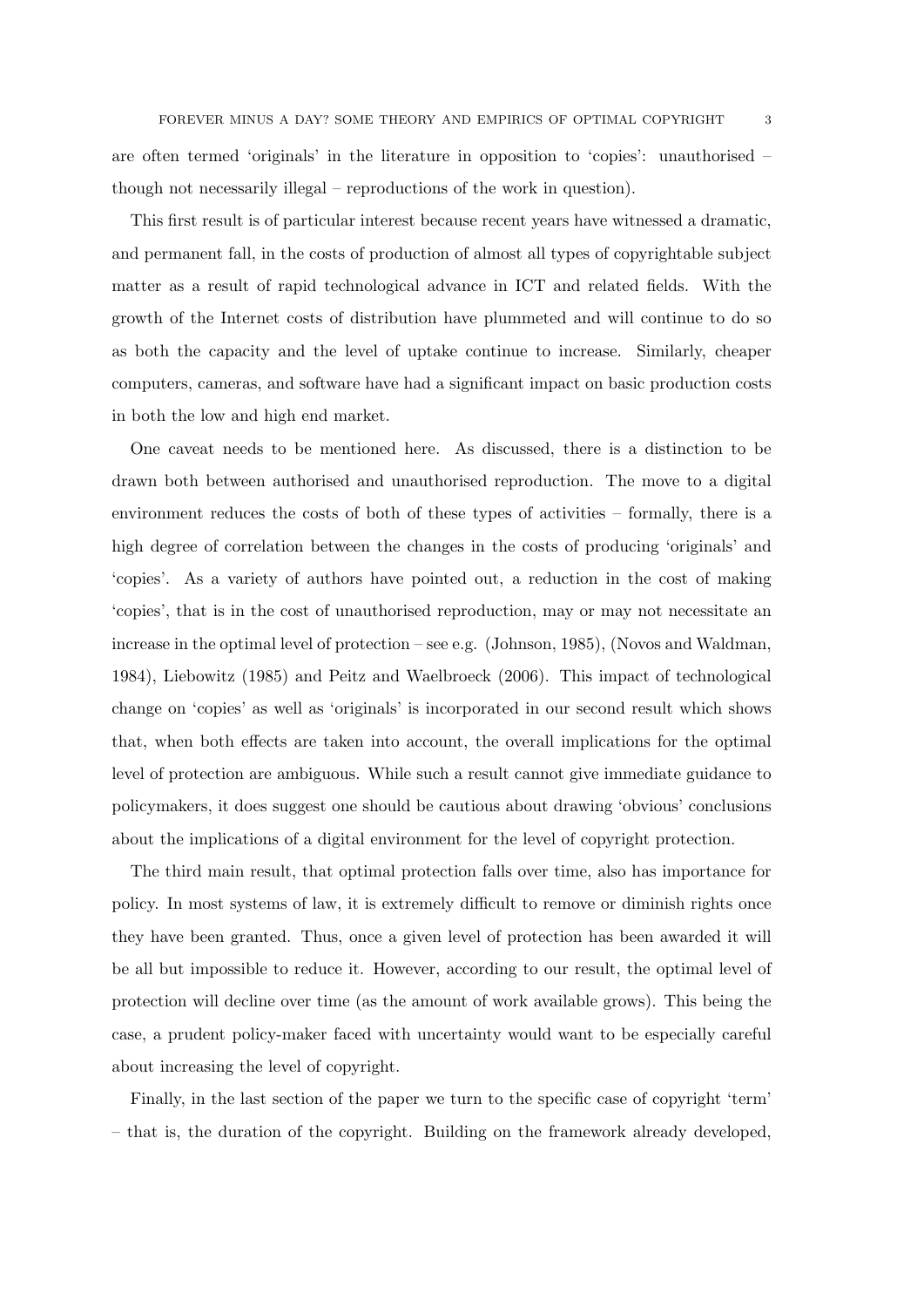we derive a single simple equation which defines optimal copyright term as a function of the key exogenous variables: the discount rate, the rate of 'cultural decay', the supply function for creative work and the associated welfare (and deadweight-loss) associated with new works. Combining this with empirical data we are able to provide one of the first theoretically and empirically grounded estimates of optimal copyright term.<sup>3</sup>

# 2. A Brief Note on Copyright Law

The reader should be aware that the term of copyright varies both across jurisdictions and across types of protected subject matter. The right in a recording – as opposed to the underlying composition  $-$  is considered a 'neighbouring right' and is treated differently from a normal 'copyright'. In particular, signatories to the Berne convention (and its revisions) must provide for an 'authorial' copyright with a minimal term of life plus 50 years, recordings need only be protected for 50 years from the date of publication.

Furthermore, and rather confusingly, works can sometimes be moved from one category to the other as was the case with film in the UK following the implementation of the 1995 EU Directive on 'Harmonizing the Term of Copyright Protection' (which 'harmonised' copyright term up to life plus 70 years). Prior to this UK law had treated the copyright in the film itself as a neighbouring right and therefore accorded it a 50 year term of protection. Following the implementation of the Directive, the copyright in a film became an 'authorial' copyright and subject to a term of protection of life plus 70 years.<sup>4</sup>

# 3. Framework

In this section we introduce a minimal framework but one which is still rich enough to allow the derivation of our results.

The strength of copyright (also termed the level of protection) is represented by the continuous variable S with higher values implying stronger copyright. For our purposes

<sup>3</sup>As Png (2006) notes, there is a lack of empirical work on copyright generally. Existing estimates of optimal term are very sparse. Boldrin and Levine (2005) calibrate a macro-oriented model and derive a figure of 7 years for optimal term in the United States. (Akerlof et al., 2002) in an examination of the US Copyright Term Extension Act argue, simply on the basis of the discount rate, that a term of life plus seventy years must be too long. By contrast, Liebowitz and Margolis (2005), argue that the current US term of life plus 70 years might not be too long – though they too do not provide an explicit model.

<sup>4</sup>That was not all, as Cornish and Llewelyn (2003, para. 10-45) note, 'the very considerable investment which goes into major film productions was held to justify a special way of measuring lives. To guard against the consequences of the director's early death, the longest life among "persons connected with the film" is taken; and these include not only the principal director but the author of the screenplay, the author of the dialogue and the composer of any specifically created film score.'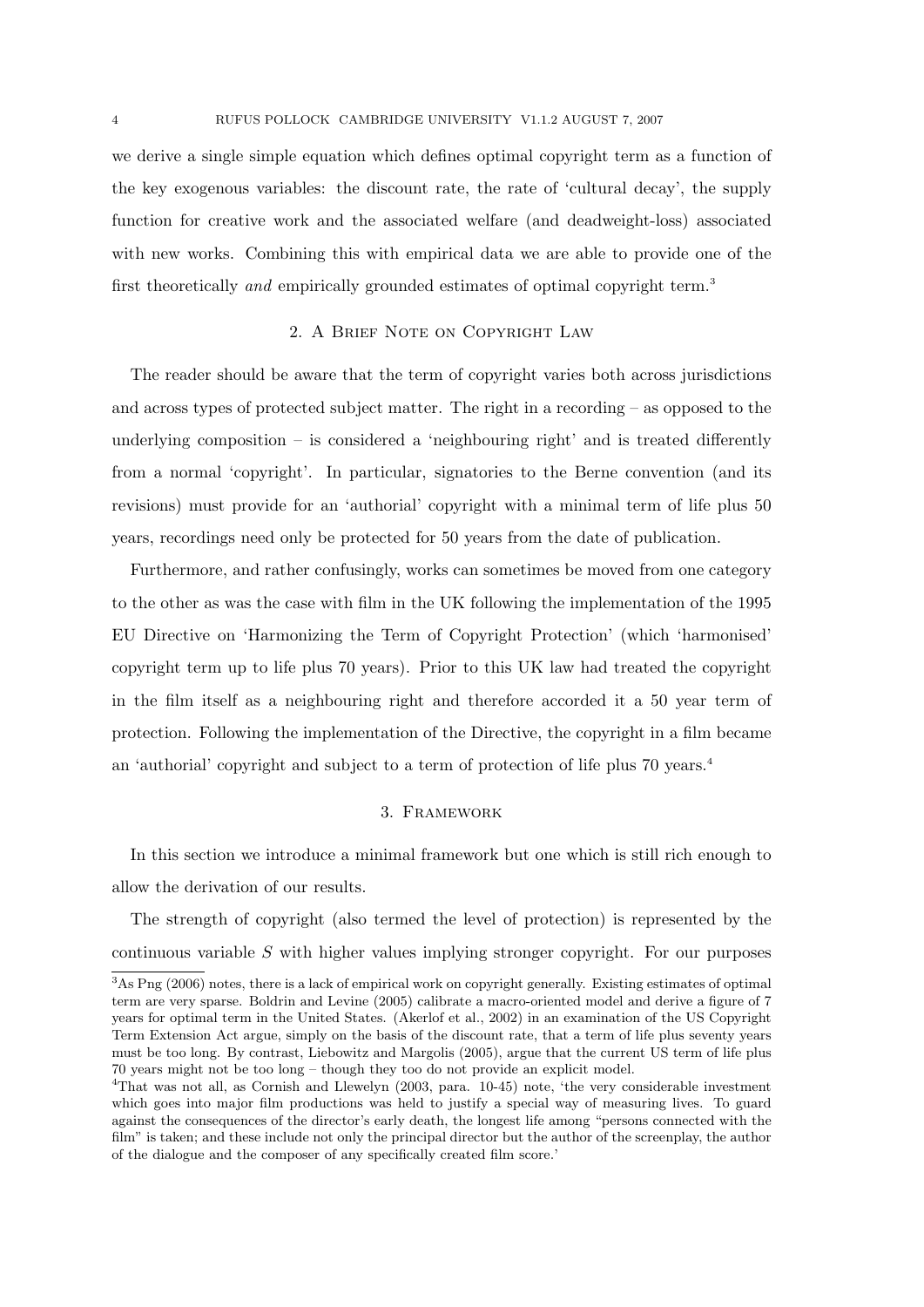here it will not matter exactly what  $S$  denotes but the reader might keep in mind, as examples, the length of copyright term and the breadth of the exclusions (conversely the narrowness of the exceptions from the monopoly right that copyright affords its owner).

Many possible works can be produced which may be labelled by 1,2,3, ... Let  $N = N(S)$ denote the total number of works produced when the strength is  $S<sup>5</sup>$ . Note that N may also depend on other variables such as the cost of production, the level of demand etc. however we have omitted these variable from the functional form for the time being for the sake of simplicity.

Assumption 1. The form of the production function for copyrightable work.

- (1) At low levels of protection, increasing protection increases the production of works:  $\lim_{S\to 0} N'(S) > 0.6$
- (2) Diminishing returns to protection:  $N''(S) < 0$ .
- (3) (optional) Beyond some level increasing protection further reduces production:  $\lim_{S\to\infty} N'(S) < 0.7$

Each work created generates welfare for society, and we denote by  $w_i$  the welfare generated by the i'th work. The welfare deriving from a given work (once produced) depends on the strength of copyright, so  $w_i = w_i(S)$  and it is assumed that increasing copyright reduces the welfare generated from a work so  $w_i'(S) < 0$ .

Total welfare, denoted by  $W = W(N, S)$ , is then the aggregation of the welfare from each individual work. This need not be a simple sum as we wish to allow for interactions between works – for example we would expect that as there are more and more works the value of new work declines. We shall discuss this further below, but for the time being we may leave the exact form of aggregation opaque.

<sup>&</sup>lt;sup>5</sup>Throughout we shall gloss over the fact that N is discrete and allow the differential both of N and with respect to N to exist.

 $6$ Note that without this assumption we trivially have that the optimal level of copyright protection is zero. ('Proof':  $\lim_{S\to 0} N'(S) \leq 0$ , which, combined with the next assumption would imply  $N'(S) \leq 0, \forall S \geq 0$ . Thus production of works would be non-increasing in the level of protection. Combined with the fact that welfare per work is non-increasing in the level of protection (see below) this implies trivially that the optimal level of protection is zero – i.e. there should be no copyright). While there is nothing that a priori should exclude this possibility, as just shown, if it does not hold then the analysis is trivial. Thus rather than add to each statement of the results the rider that it depends on this assumption holding and if not then optimal copyright protection is zero we simply make the assumption here and those who are unconvinced of its validity should simply remember that this implies a zero level of protection.

<sup>7</sup>This assumption is based on a very similar one in Landes and Posner (1989). Unless otherwise stated this assumption will not be used when deriving any of the results below.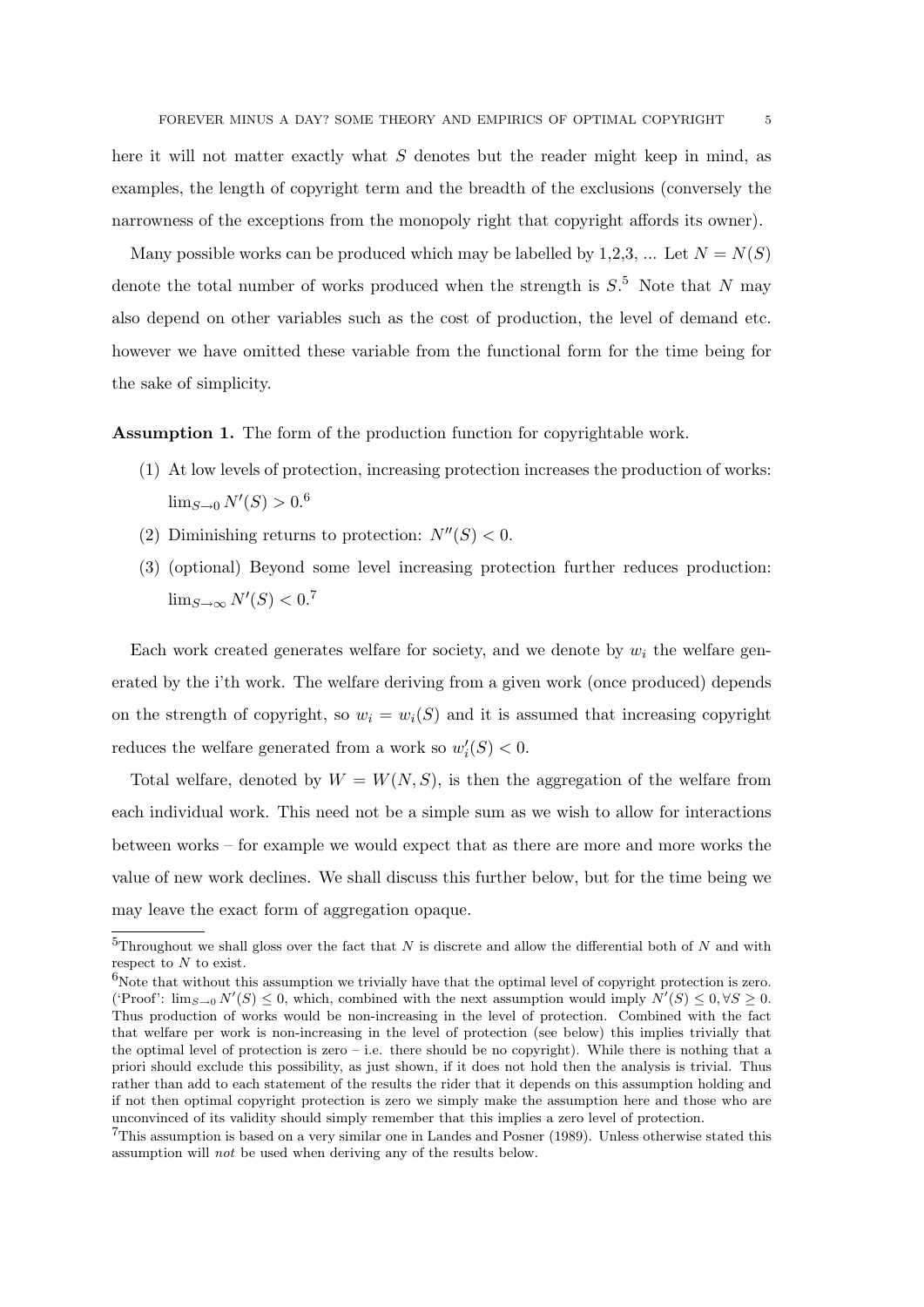Assumption 2. Using subscripts to indicate partial differentials:

- (1) Welfare is increasing in the number of works produced:  $W_N > 0$ .
- (2) Keeping the number of works produced fixed, welfare is decreasing in the strength of copyright:  $W_S < 0$  (this follows immediately from the assumption of diminishing welfare at the level of individual works).
- (3) Diminishing marginal welfare from new works:  $W_{NN} < 0$ .

Since the number of works produced is itself a function of the level of copyright we may eliminate  $N$  as an argument in  $W$  and write:

$$
W = W(S) = W(N(S), S)
$$

Where it is necessary to distinguish the different forms of the welfare function we shall denote this version as the 'reduced form'. Finally note that, assuming only that  $\lim_{S\to\infty}W(S)$  exists (with the value of infinity permitted), then as [0, ∞] is compact (using the circle projection) and  $W(S)$  is a continuous function (in the induced topology), W has a unique maximum somewhere in this range. As this is the welfare maximizing level of protection we term this the *optimal* level.<sup>8</sup>

Finally before commencing on the derivation of results we require the technical assumption that all functions are continuous and at least twice continuously differentiable.

# 4. The Relation of the Production and Welfare Maximising Levels of PROTECTION

**Lemma 3.** Under assumptions 1.1 and 1.2 there exists a unique level of protection which maximizes the production of creative work. We denote this by  $S<sup>p</sup>$ . Furthermore, EITHER there exists a finite solution to  $N'(S) = 0$  and this is  $S<sup>p</sup>$  OR no such solution exists and  $S<sup>p</sup> = \infty$ . With assumption 1.3 only the first option is possible.

*Proof.* By Assumption 1.1  $N$  is increasing when the level of protection is 0 (the lowest possible) thus 0 cannot be a maximum. By Assumption 1.2 if a finite maximum exists it must be unique and this maximum must be a solution of  $N'(S) = 0$  (if there is such a

<sup>8</sup>Note that it is possible that there are multiple levels of protection which achieve the welfare maximum – for example consider the case of  $W(S)$  = constant. In this case take as the *optimal* level the minimum (infinum) of these welfare maximizing levels of protection.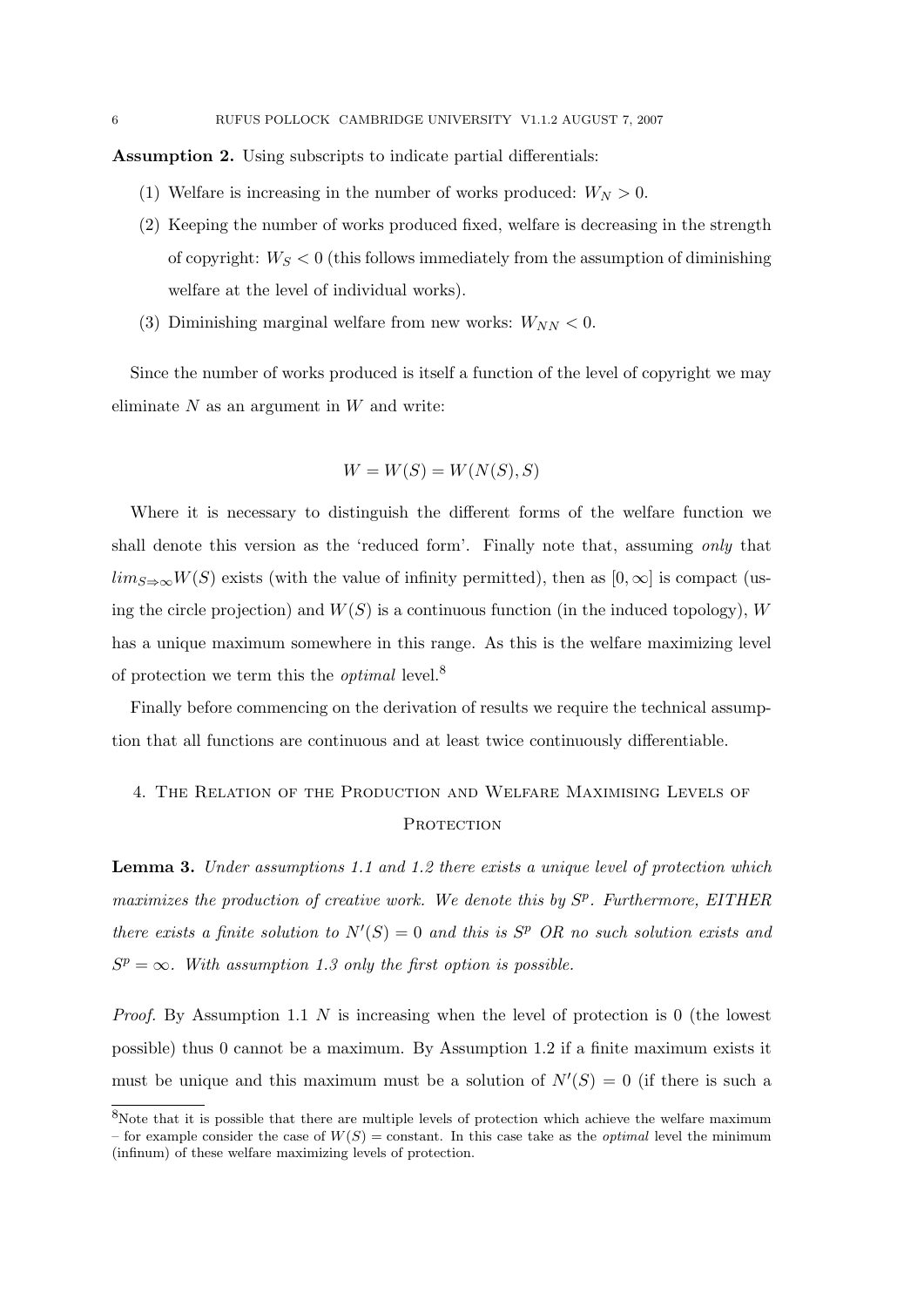solution then  $N'$  is negative from that solution onwards so infinity is not a solution). If no such solution exists then for all  $S > 0$  we have  $N'(S) > 0$  and the maximizing level of protection is infinite.  $\Box$ 

Theorem 4. If the level of protection which maximizes the production of copyrightable work,  $S^p$ , is finite then the optimal level of protection,  $S^o$ , is strictly less than  $S^p$ .

*Proof.* If  $S^p$  is finite then  $N'(S^p) = 0$  and since  $N''(S) < 0$  we have  $N'(S) \leq 0, \forall S \geq S^p$ . Marginal welfare is:

$$
W'(S) = \frac{dW(S)}{dS} = \frac{dW(N(S), S)}{dS} = N_S W_N + W_S
$$

Now  $W_S < 0$ ,  $\forall S$ , so combining this with the properties of the work production function,  $N(S)$ , we have that:

$$
\forall S \ge S^p, W'(S) < 0
$$

Hence, welfare is already declining at  $S<sup>p</sup>$  and continues to decline thereafter. Thus, the optimal, that is welfare maximizing, level of protection,  $S^o$ , must lie in the range  $[0, S^p)$ .  $\Box$ 

Remark 5. If the level of protection which maximizes the production of copyrightable work,  $S_p$ , is infinite then no immediate statement can be made as to whether the optimal level of protection,  $S^o$ , will be finite (and hence less than  $S^p$ ) or infinite.<sup>9</sup>

From this point on we make the following assumption:

Assumption 6. The optimal level of protection is finite, and is the unique level of protection,  $S^o$ , satisfying  $W'(S^o) = 0, W''(S^o) < 0.$ 

<sup>&</sup>lt;sup>9</sup>For example, consider a very simple multiplicative structure for total welfare of the form:  $W(S)$  =  $f(N(S))w(S)$  with  $f(N)$  any functional form with  $f' > 0$ ,  $f'' < 0$  (e.g.  $N^a$ ,  $a \in (0,1)$ ). Then taking any function  $g(S)$  with  $g' > 0, g'' < 0$  and defining  $N(S) = g(S), w(S) = g(S)^{1-a+\epsilon}, \epsilon \in (0, a)$  we have a setup satisfying Assumptions 1 (excluding 1.3) and 2 and with  $W(S) = g(S)^{\epsilon}$  – a welfare function whose maximising level of protection is clearly infinite.

Finally note that this does *not* require that the number of works produced be infinite, for example we could have  $q(S) = 1 + K - K/(1 + S)$  in which case there is a finite upper bound on the number of works produced.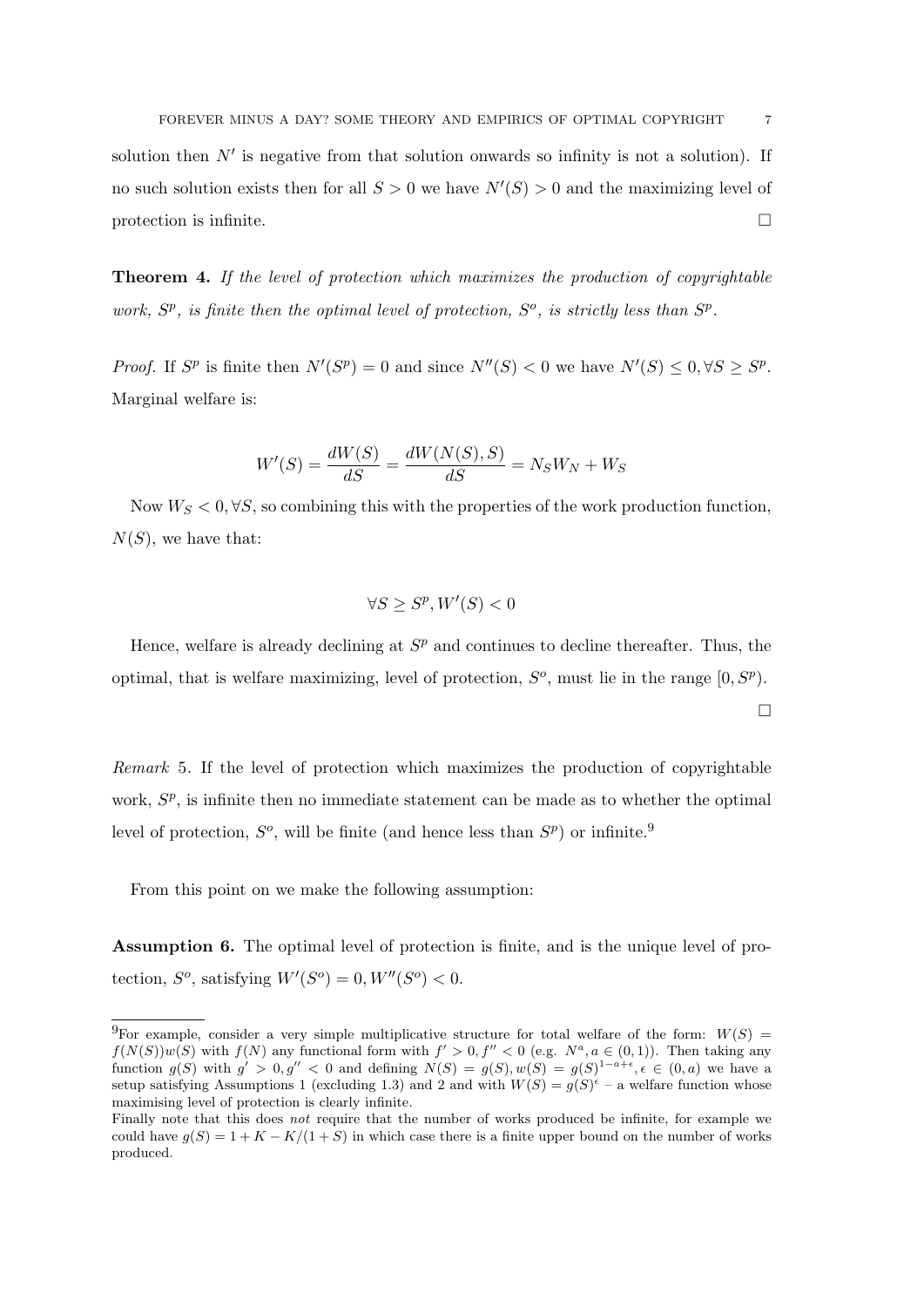### 5. Production Costs and the Optimal Level of Protection

Let us now introduce production costs by writing  $N = (S, C, U)$  where C is a variable denoting production costs of 'originals' (authorised reproductions) and U a variable denoting the production cost of 'copies' (unauthorised reproductions) (we do not need to be specific here as to their form so these may be marginal costs or fixed costs or both).<sup>10</sup> We assume that:

- (1) For any given level of protection, as the costs of 'originals' increase (decrease) production decreases (increases):  $N_C < 0$ . This follows from the fact that increases in cost reduce profits (revenues are constant).
- (2) For any given level of protection, as the costs of 'copies' (unauthorised reproductions) increase (decrease) production increases (decreases):  $N_U > 0$  (NB: the costs of 'originals' are assumed to remain unchanged). The reasoning behind this is that 'copies' compete with 'originals' and hence increases (decreases) in the cost of 'copies' raise the revenues to 'originals' (more formally, as 'copies' and 'originals' are substitutes so the cross price derivatives of demand are negative). This in turn raises profits to the owners of 'originals' and hence increases production.<sup>11</sup>

We also need to take account of the impact of costs on welfare. To reflect this we rewrite welfare as a function of both the level of protection and the level of costs:  $W =$  $W(S, C, U) = W(S, C, U, N(S, C, U)).$ <sup>12</sup>

 $10$ Note that we would usually assume that the cost of making 'copies' is itself, at least partially, a function of the level of protection. However here we prefer to keep the effect of the level of protection and of the cost of making 'copies' distinct. Thus, it is perhaps better to think of  $U$  as encapsulating copying costs as determined purely by exogenous factors such as technology.

<sup>&</sup>lt;sup>11</sup>The assumption that decreases in the cost of unauthorised copying are unambiguously bad for the producers of copyrightable works is a standard one. However, there are at least two factors which operate in the opposite direction. First, 'copiers' still need to purchase 'originals' and thus producers of 'originals' may still be able to extract rents from 'copiers' by raising the price of originals much in the way that the price of a first-hand car takes account of its resale value on the second-hand market (see Liebowitz (1985)). Second, greater dissemination of a work due to unauthorized copying may lead to increase in demand for 'originals' or for complementary goods, particularly if 'copies' and 'originals' are not perfect substitutes. For a recent theoretical model see Peitz and Waelbroeck (2006). Empirical work, mainly centred on the impact of unauthorised file-sharing on music sales has, as yet, provided no decisive answer as to whether 'sampling' may outweigh 'substitution' (see, for example, the contradictory results of Oberholzer and Strumpf (2007) and Blackburn (2004)). Given these uncertainties, we feel it prudent to stick with the straightforward, and conservative, assumption that decreases in the cost of unauthorised copying decreases the production of creative work.

<sup>&</sup>lt;sup>12</sup>Note here that total welfare depends both directly and on costs and indirectly via production. We have just discussed the indirect impact via production and we discuss the direct impact further below when signing the partial derivatives of W however it should be obvious that there is a direct impact of costs on welfare because higher (lower) production costs, whether of originals or copies, reduces (increases) producer surplus for a given work and hence reduces (increases) welfare for that work.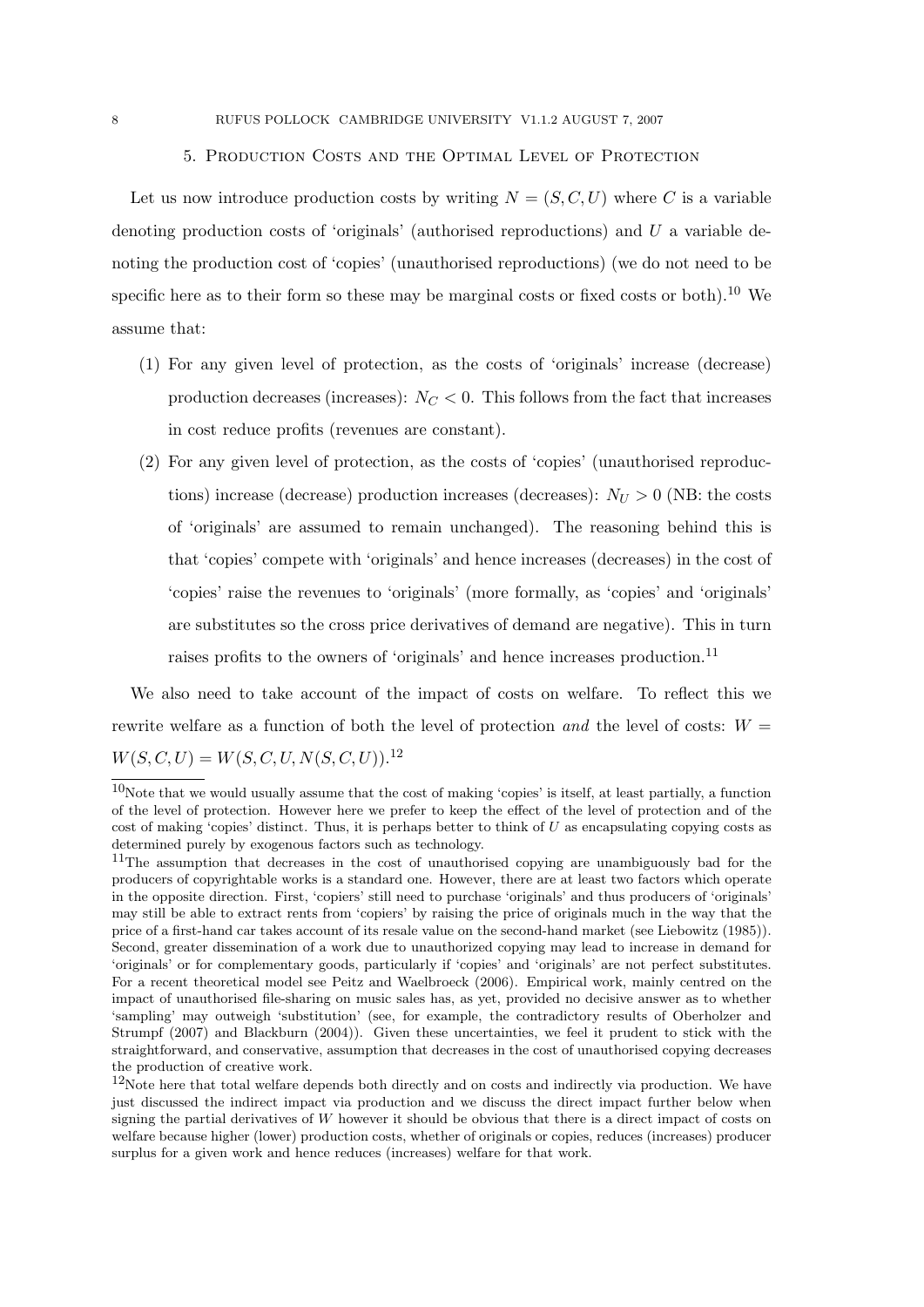Lemma 7. Take any exogenous variable X which affects the welfare function (whether directly and/or via its effect on production  $N$ ). Assuming that the initial optimal level of protection,  $S^o$ , is finite, if  $d^2W(S^o)/dXdS$  is positive then an increase (decrease) in the variable X implies an increase (decrease) in the optimal level of protection.

*Proof.* Denote the initial optimum level of protection, where  $X$  is at its initial value, by  $S<sup>o</sup>$ . Since we are a finite optimum we have that at  $S<sup>o</sup>$ :

$$
W'(S^o) = N_S W_N + W_S = 0 \tag{5.1}
$$

$$
W''(S^o) \quad < \quad 0 \tag{5.2}
$$

Suppose, X now increases. Since  $d^2W/dXdS$  is positive we must now have:  $W'(S^o) > 0$ . For small changes in X,  $W''(S<sup>o</sup>)$  is still negative and thus protection must increase to some  $S^{o2} > S^o$  in order to have  $W'(S^{2o}) = 0$ ; and  $S^{2o}$  is the new optimum level of protection.  $\square$ 

5.1. Production Costs. Let us consider first, what occurs is there is an increase (or conversely a decrease) in the costs of producing 'originals' with all other exogenous variables, including the cost of producing 'copies', unchanged. Substituting  $C$  for  $X$  we have:

Corollary 8. If  $d^2W(S^o)/dC dS > 0$  then an increase (decrease) in costs of 'originals' implies an increase (decrease) in the optimal level of protection.

Given the importance of signing  $d^2W/dC dS$  let us explore further by working through the differential:

$$
\frac{d^2W}{dCdS} = \frac{d}{dC}(N_S W_N + W_S) = N_{CS}W_N + N_S W_{NN}N_C + N_S W_{CN} + W_{SN}N_C + W_{CS}
$$

Now:

- (1)  $W_C < 0$  welfare declines as costs rise because higher costs for a given work mean less producer welfare, and hence less total welfare, from that work.
- (2)  $W_{NS} < 0$  increasing S for a given work reduces welfare (which is why  $W_S < 0$ ) and thus increasing the number of works increases the negative effect on total welfare.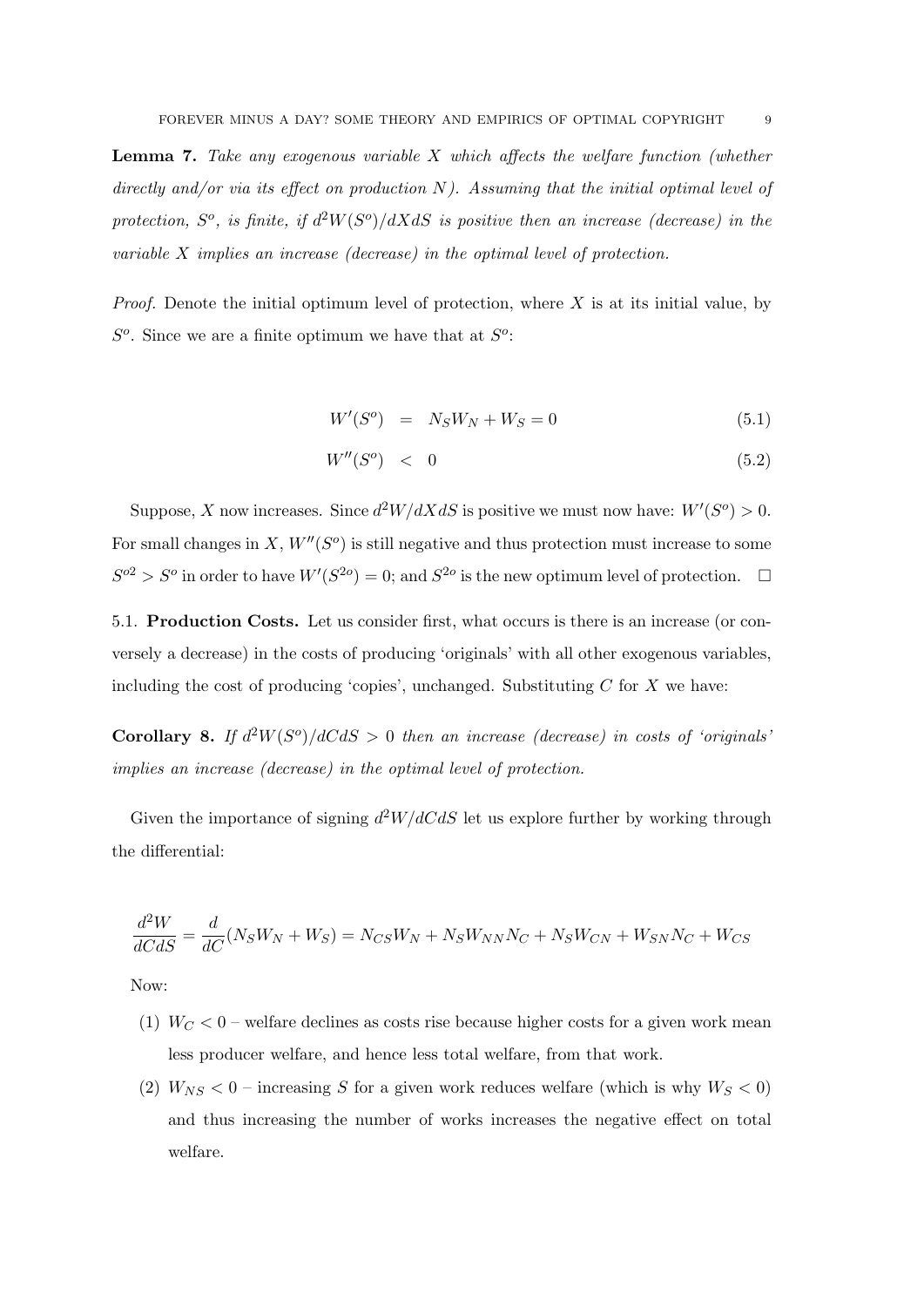- (3)  $W_{CS} \geq 0$  the marginal effect of increasing protection declines as costs rise (remember  $W_S$  is negative).
- (4)  $W_{CN} \leq 0$  increasing production costs reduces the marginal benefit of new work (as each new work provides less welfare).
- (5)  $N_{CS} > 0$  the marginal impact of protection declines with lower costs.

The last inequality is the least self-evident of these. One justification for it is as follows: the level of production is a function of the level of (average) profit,  $\pi$ , per work:  $N = g(\pi)$ . With diminishing returns we would expect  $g'' < 0$ . Profits can be broken up into income and costs,  $\pi = I - C$ , with the level of protection *only* affecting income and not costs. In that case we have  $N_{CS} = g'' \pi_S \pi_C > 0$ 

Furthermore, by prior assumption or analysis we have:  $W_N > 0, N_S > 0, W_{NN} <$  $0, N_C < 0, W_S < 0$ . Thus, four of the five terms in the equation for the mixed secondorder derivative for welfare are positive while one,  $N_S W_{CN}$  is not.

This means, that we cannot unambiguously say whether an increase or decrease in the costs of 'originals' implies an increase or decrease in the level of protection. In some ways this is somewhat surprising. Increased costs reduces the number of works and reduces the deadweight loss per work from protection so we might expect that increasing protection would unambiguously improve welfare.

The reason this is not necessarily so is that increased costs also reduce the welfare per work and hence while the number of works falls, which increases the marginal value of a new work, the increase in costs provides a countervailing effect  $(W_{CN})$ . As a result it is possible that the reduction in welfare per work due to higher costs is so dramatic as to outweigh all the other effects which favour an increase in term. Thus, a general statement based on theory alone is not possible.

That said, all of the reduction in welfare comes via a reduction in producer surplus due to higher costs. Hence the proportional reduction in income, and hence output, is likely to be substantially higher than the proportional reduction in welfare. As a result one would expect the effect of a reduction in output  $(N)$  to outweigh the effect of a reduction in welfare and therefore for  $d^2W/dC dS$  to be negative. Formalizing this condition we have:

Proposition 9. Assuming an initial finite optimal level of copyright, a sufficient condition for a reduction in the cost of 'originals' (leaving other variables unchanged) to imply a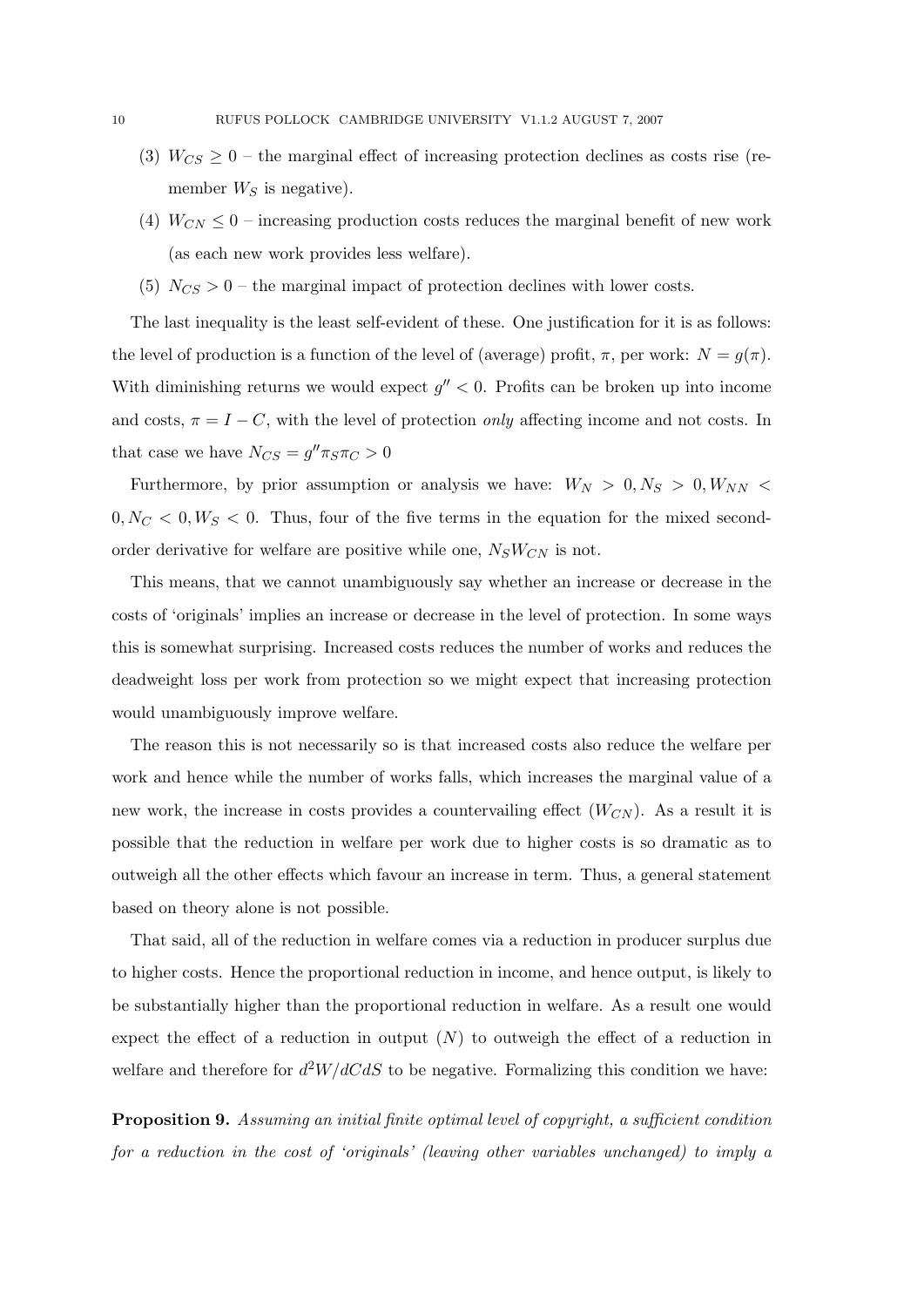reduction in the strength of copyright is that an increase in costs  $C$ , results in an increase in the marginal value of new work:  $\frac{d}{dC}W_N > 0$ .

5.2. Technological Change. Let us now introduce 'technological' change explicitly as a variable T. We shall assume that T has no direct effect on welfare but only operates through its impact on the costs of 'originals' and 'copies'  $(C \text{ and } U)$ , and does so by reducing both types of costs (so  $C_T < 0, U_T < 0$ ). Thus total welfare now has the form  $W(S,T) = W(S, C(T), U(T)) = W(S, C(T), U(T), N(S, C(T), U(T)))$ . Substituting T for X in Lemma 7 we have:

**Corollary 10.** If, at the current optimal level of protection,  $d^2W/dTdS < 0$  then technological change implies a reduction in the level of copyright. Conversely if  $d^2W/dTdS > 0$ then an increase in the level of copyright is required.

Turning again to an explicit consideration of the second derivative we have:

$$
\frac{dW^2}{dT dS} = \frac{d}{dT}(N_S W_N + W_S) = N_{TS}W_N + N_S W_{NN}N_T + N_S W_{TN} + W_{NS}N_T + W_{TS}
$$

Focusing on the effect on the output of works:  $N_T = N_C C_T + N_U U_T$ , the effect of technological change will be ambiguous: the first term is positive since improvements in technology reduce the costs of originals  $(C_T < 0)$ , while the second is negative since production goes up (down) as the cost of unauthorised copying decreases (increases):  $N_U > 0$ . However unlike welfare, N is (easily) observable, and it seems that recent years have seen an increase in the amount of work available. Thus, let us assume  $N_T > 0$ . We then have:

- (1)  $N_{TS} < 0$  as costs drop value of increasing protection diminishes (as the number of works is increasing).
- (2)  $W_{TN} > 0$  marginal value of new work increases as T increases (a reduction in both types of costs increases welfare:  $W_U, W_C < 0$ .
- (3)  $W_{NS}$  < 0 see above.
- (4)  $W_{TS}$  is ambiguous increasing T reduces both C and U and while a reduction in the costs of 'originals' increases deadweight losses a reduction in  $U$  reduces them with the overall effect ambiguous.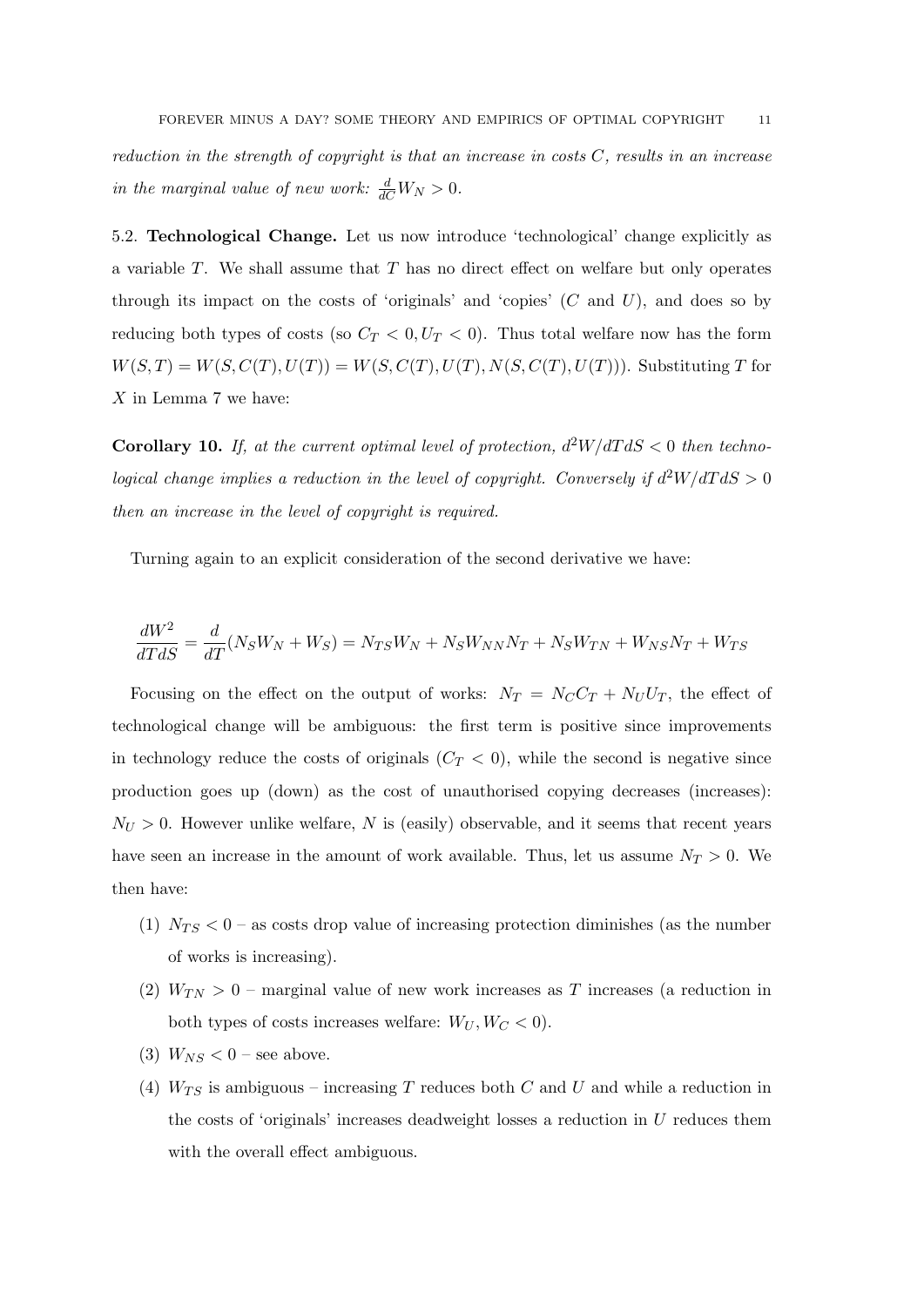Thus, we have:

$$
\frac{dW^2}{dT dS} = -ve + -ve + +ve + -ve + ?
$$

In many ways this is similar to the previous situation. However the ambiguities here are more pronounced. In particular, one term can not be signed unambiguously from theory alone  $(W_{TS})$  and it is less likely that the 'contrary' term here,  $N_S W_{TN}$ , will be small relative to the others. The key trade-off then is similar to the one discussed above.

On the one hand technological change reduces costs and thereby increases output which diminishes the value of new work (implying a reduction in copyright). However, at the same time, by reducing costs technological change increases the value of new work. These two effects operate in opposite directions and it is not a priori clear which will be the stronger. Again one might argue that the proportional increase in incomes for producers is likely to be at least as large as the increase in welfare and hence the increase in output will more than offset the impact on welfare per work. However, one must be cautious here because technological change may also reduce deadweight losses via a reduction in the cost of unauthorised copying and overall it would seem impossible to draw unambiguous conclusions from theory alone.

5.3. Discussion. Examples of cost-reducing technological change are ubiquitous in recent years arising, in the main, from the move to a digital environment. As discussed, focusing on the case of 'originals' alone, it seems likely that such changes would imply a reduction in the optimal level of copyright. However, this gives only half the story – technological change is likely to reduce the costs of both 'originals' and 'copies' at the same time. While it is unclear whether technological advance has reduced the costs of one faster than the other – the reductions in both cases seem dramatic – it appears that the overall level of output has risen. Using this fact, we examined whether optimal term should rise or fall as technological progress reduces costs. While based on theory alone, it was not possible for an unambiguous answer to be given, we were able to characterise (and sign) most of the main factors impacting on welfare.

This ambiguous result is not surprising given the contrary effects at play. Furthermore our work highlights the key terms in need of empirical estimation in order to obtain an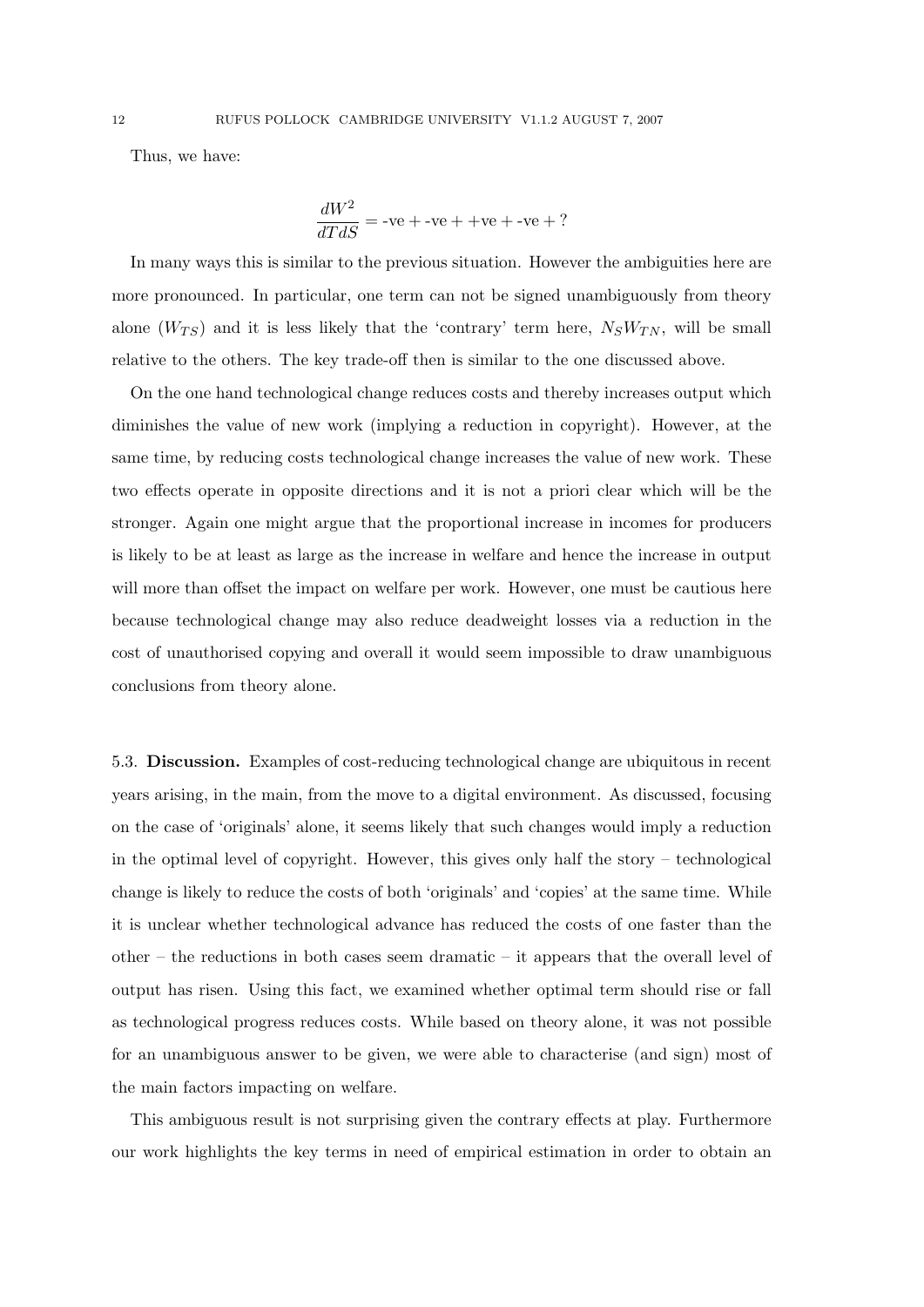FOREVER MINUS A DAY? SOME THEORY AND EMPIRICS OF OPTIMAL COPYRIGHT 13

unambiguous conclusion regarding the implications of technological change for copyright.<sup>13</sup> We also think it important in demonstrating that care must be taken when drawing 'obvious' conclusions for copyright policy from changes in the external environment. Much of the motivation for strengthening copyright in recent years, whether by extending term or by the addition of legal support for technological protection measures  $(TPMs) - as$  in the WIPO Copyright Treaty of 1996 and its subsequent translation into national laws such as the DMCA  $(1998)$  and the EUCD  $(2001)$  – has been based on the implicit assumption that the move to a digital environment necessitated an increase in the strength of copyright because technological change made unauthorised copying ('piracy') easier. But focusing only on the reduction in the costs of unauthorised copies ignores the impact of technology on authorised production and distribution. As we have shown, such an approach omits a major part of the overall picture and may lead to erroneous conclusions regarding both the necessity and direction of policy changes.

## 6. Optimal Copyright in a Dynamic Setting

Our previous analysis has dealt only with a static setting in which all production could be aggregated into a single figure, N. In this section we will need to enrich this basic approach by introducing 'time'. To do this let us define  $n_t$  as the number of works produced in time period t and  $N_t$  as the number of works available to society in period  $t.^{14}$   $N_t$  will be the 'real' or 'effective' amount of work available, that is it takes account of cultural depreciation and obsolescence – which represent the fact that many works are 'of their time' and are, or at least appear to be, of little value to future generations. Specifically we expect  $N_t$  not to be the absolute amount of past and present work available but rather an 'equivalent' amount denominated in the same terms as  $n_t$ . Formally, if we let  $b(i)$  be the 'rate of cultural decay' after i time periods  $(b(0) = 1)$ , then the 'effective' amount of work in period  $T$  is the sum of the production of all previous periods appropriately weighted by the level of cultural decay:

<sup>&</sup>lt;sup>13</sup>This is very similar to situation regarding copyright term which we address below. There too theory cannot tell us what level of term is optimal but can help us pinpoint the key variables in need of empirical estimation.

<sup>&</sup>lt;sup>14</sup>Both numbers will have the same set of arguments as the static  $N$  we had before so we will have  $n_t = n_t(S, C), N_t = N_t(S, C)$  though note that if the arguments can vary over time then the arguments would have be modified appropriately (those to n would need to include future values and those for  $N$ both past and future values).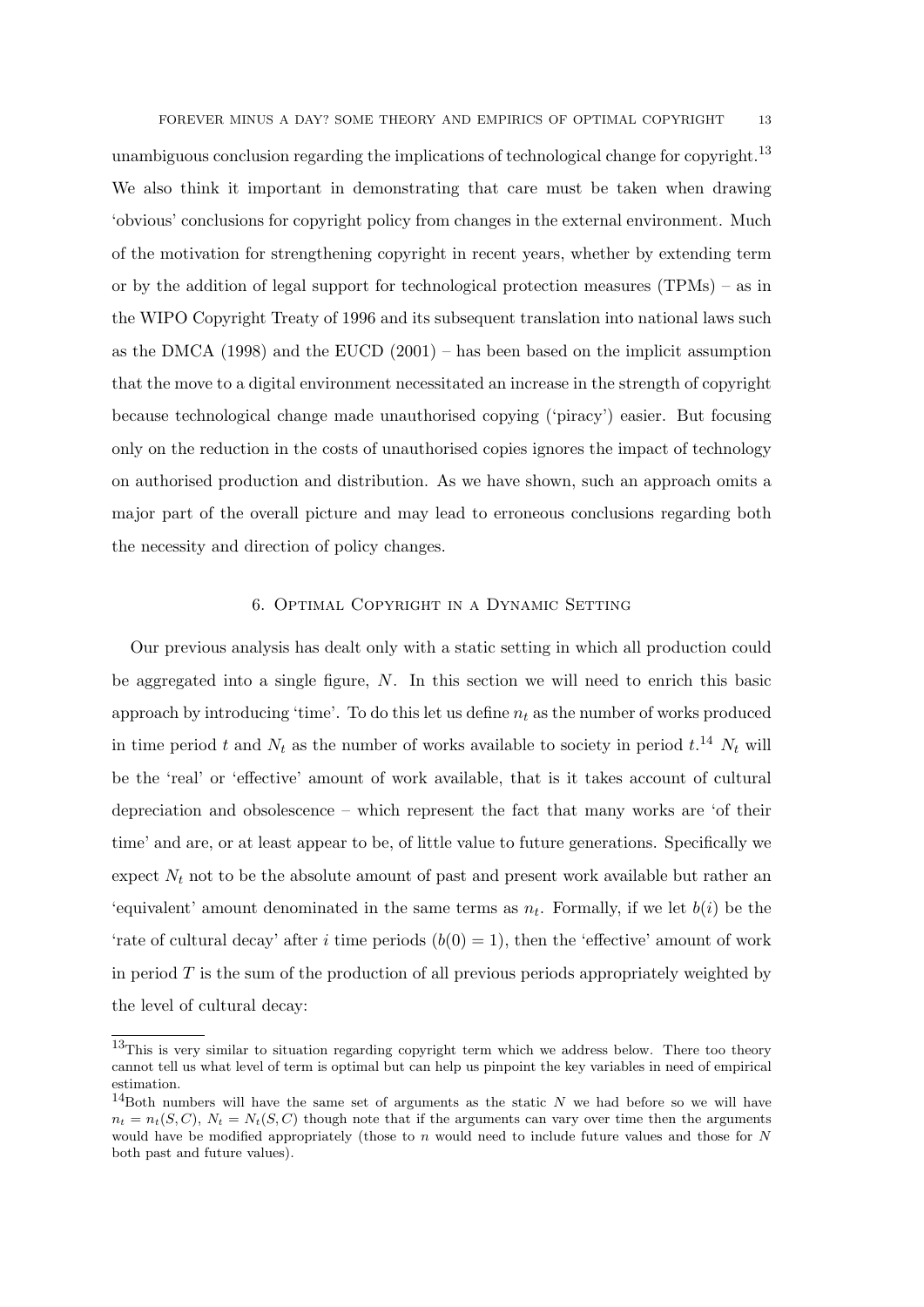$$
N_t = \sum_{i=0}^{\infty} b(i) n_{t-i}
$$

Then, defining  $d(i)$  as the discount factor to period i, the total welfare calculated at time t is:

$$
W_t^{Tot}(S) = \sum_{i=0}^{\infty} d(i)W(N_{t+i}(S), S)
$$

We shall assume this is single-peaked and differentiable (so the first-order condition is necessary and sufficient).<sup>15</sup>

**Theorem 11.** Assume that at time  $t = 0$  production is approximately zero (this could be for several reasons the most obvious being that this type of work only comes into existence at this point<sup>16</sup>). Then, assuming that sequence of works produced per year,  $n_i$  is such that  $N(t) = \sum_{i=0}^{t} b(t-i)n_i$  is non-decreasing, optimal protection declines over time asymtoting towards what we term the 'steady-state' level.

Proof. We first provide an informal justification for this result before turning to a formal. mathematical, 'proof'.

<sup>15</sup>This dynamic problem has substantial similarities with the standard optimal control problems of dynamic growth models. Specifically, let  $b(i)$  takes a standard exponential form  $b(i) = \beta^i$  and allow S to be set anew each time period (it can then take the role of a standard control variable). Then:

$$
N_t = \beta N_{t-1} + n_t
$$
  
\n
$$
n_t = f(S_t, S_{t+1}, ..., N_t, N_{t+1}, ...)
$$
  
\n
$$
W_t = W(N_t, S_t)
$$
  
\n
$$
W_t^{Tot} = W_t + \beta \sum_{i=0}^{\infty} \beta^i W_{t+1+i} = W_t + \beta W_{t+1}^{Tot}
$$

Then, comparing to growth models,  $N_t$  is  $K_t$  (capital),  $n_t$  is  $Y_t$  (production),  $S_t$  is  $c_t$  (the control variable – usually consumption),  $W_t$  is  $U(c_t)$  (utility from consumption) and  $W_t^{Tot}$  is the value function (overall welfare). Of course our setup is more complex than the standard growth framework since output (the number for works produced) depends not just on current values for the control variable but on future values of the control variable and future levels of output (this is because creative works are durable).

We note that these sorts of problems have been extensively analyzed – see Stokey, Robert E., and Prescott (1989) for a mathematical survey – and while it is relatively straightforward to ensure the existence of an equilibrium it is hard to state any general results about the time paths of the state and control variables (see e.g. the 'anything goes' result of Boldrin and Montrucchio (Stokey, Robert E., and Prescott, 1989, Thm 6.1) which demonstrates that any twice-differentiable function  $q$  can be obtained as the policy function of a particular optimal dynamic growth problem).

Thus, here we restrict to the case where the control variable may only be set once  $(S$  is given forever) and we also assume, when stating our result, that the time path of the number of works ('capital') is nondecreasing – a result obtained in many, though not all, growth models and which, in the case of copyright, appears to fit well with the available data.

<sup>16</sup>For example, films only came into existence around 1900, and sound recordings were only possible from the late 19th century.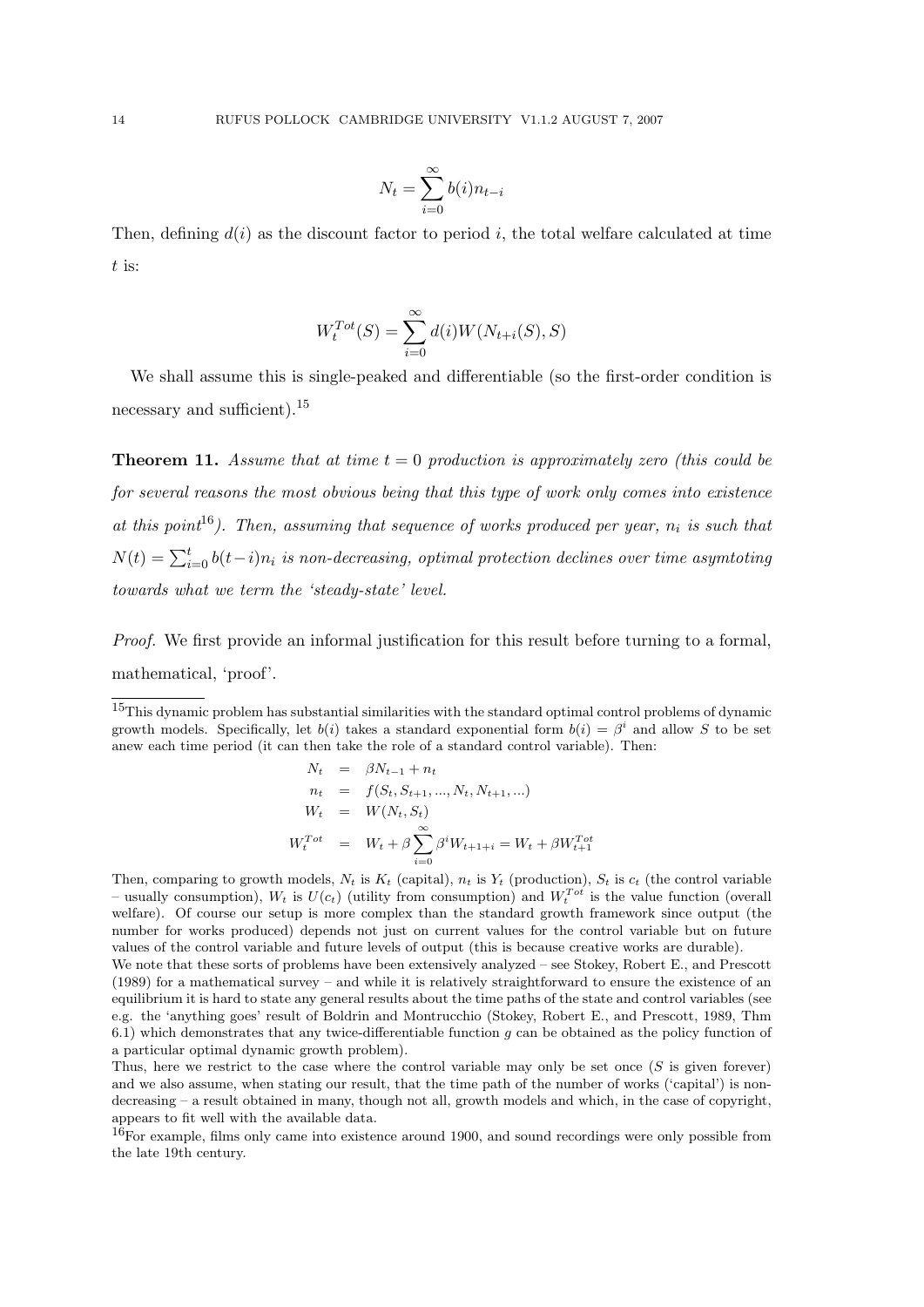No works are produced before time zero so, as time increases, the backlog of work will grow. As the backlog grows a) the value of producing new work falls and b) the welfare losses from increased protection are levied not just on new works but on the backlog as well.

To illustrate consider the situation with respect to books, music, or film. Today, a man could spend a lifetime simply reading the greats of the nineteenth century, watching the classic movies of Hollywood's (and Europe's) golden age or listening to music recorded before 1965. This does not mean new work isn't valuable but it surely means it is less valuable from a welfare point of view than it was when these media had first sprung into existence. Furthermore, if we increase protection we not only restrict access to works of the future but also to those of the past.

As a result the optimal level of protection must be lower than it was initially in fact it must fall gradually over time as our store of the creative work of past generations gradually accumulates to its long-term level. We now turn to the formal argument.

Optimal protection,  $S^t$ , at time t solves:

$$
\max_{S} W^{Tot}_{t}(S)
$$

The first-order condition is:

$$
\frac{dW_t^{Tot}(S^t)}{dS}=0
$$

Consider this at time  $t$  then:

$$
\sum_{i=0}^{\infty} d(i) \frac{dW(N_{i+t}(S^t), S^t)}{dS} = 0
$$

Recall that  $\frac{\partial}{\partial N}$  $\frac{dW}{dS}$  < 0 (the marginal value of protection goes down as the number of works increases and the total deadweight loss increases) so that, if  $N^1 > N^2$ :

$$
\frac{dW(N^1, S)}{dS} < \frac{dW(N^2, S)}{dS}
$$

Now, by assumption on the structure of  $n_i$ ,  $\forall i, N_{i+t+1} > N_{i+t}$ . Thus, we must have: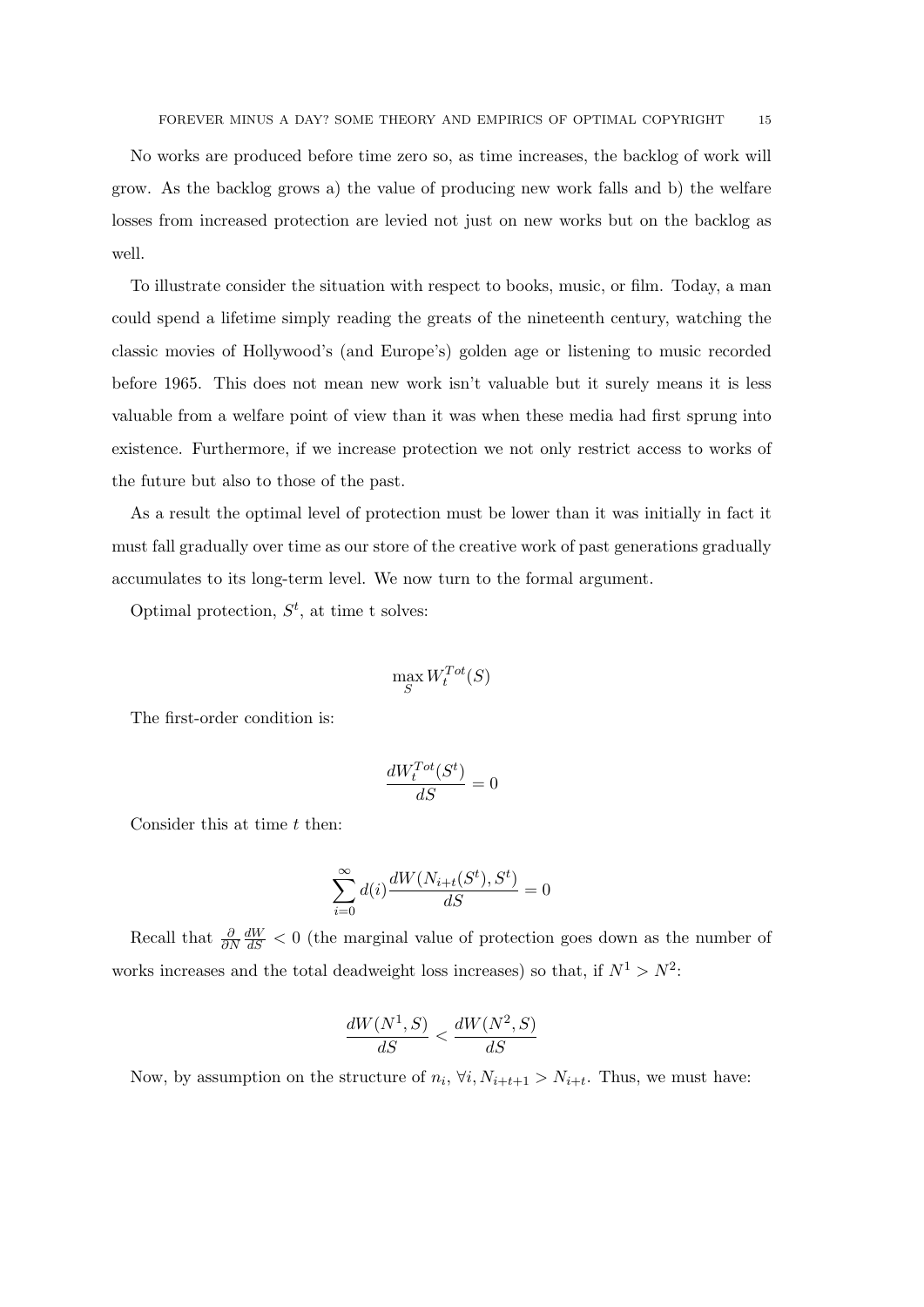$$
\frac{dW_{t+1}^{Tot}(S^t)}{dS} = \sum_{i=0}^{\infty} d(i) \frac{dW(N_{i+t+1}(S^t), S^t)}{dS} < \sum_{i=0}^{\infty} d(i) \frac{dW(N_{i+t}(S^t), S^t)}{dS} = \frac{dW_t^{Tot}(S^t)}{dS} = 0
$$

So we have that:

$$
\frac{d W^{Tot}_{t+1}(S^t)}{dS} < 0
$$

Since  $W^{Tot}$  is single-peaked this implies that the level of protection which maximizes  $W_{t+1}^{Tot}$  must be smaller than  $S^t$ . That is the optimal level of protection at  $t+1, S^{t+1}$ , is lower than the optimal level of protection at  $t, S^t$ .

Finally, we show that the optimal level of protection will tend to what we term the steady-state level. We have just proved that  $S<sup>t</sup>$  is a declining sequence. Since values for S are bounded below by 0 by Bolzano-Weierstrass we immediately have that the sequence must converge to a unique  $S = S^{\infty}$ . By analogous arguments associated with this 'steadystate' level of protection will be a steady-state level of output per period  $n^{\infty}$  and effective number of works  $N^{\infty}$ .

6.1. Remarks. The preceding result has important implications for policy. In most systems of law, it is extremely difficult to remove or diminish rights once they have been granted. Thus, in most circumstances, once a given level of protection has been granted it will be all but impossible to reduce it. However, according to the preceding result, in general the optimal level of protection will decline over time.

In many ways this is a classic 'dynamic inconsistency' result: the preferences of a welfaremaximizing policy-maker at time zero are different from those at some future point T.<sup>17</sup> Furthermore, it is clear that no particular point in time has any more validity over any other point as regards being chosen as a reference point. Moreover, from the perspective

 $\Box$ 

<sup>17</sup>However we should note some important differences. In the classic case of dynamic inconsistency, even at stage two (in a two-stage game) the policy-maker would have preferred to have been able to commit at stage one (to a different policy). By contrast here the policy-maker at stage two simply has a different optimum policy than at stage one – i.e. the stage two policy (which includes specifying action at at all stages including previous ones) is optimal from the point of view of stage two but is not optimal from the point of view of stage one (and vice-versa).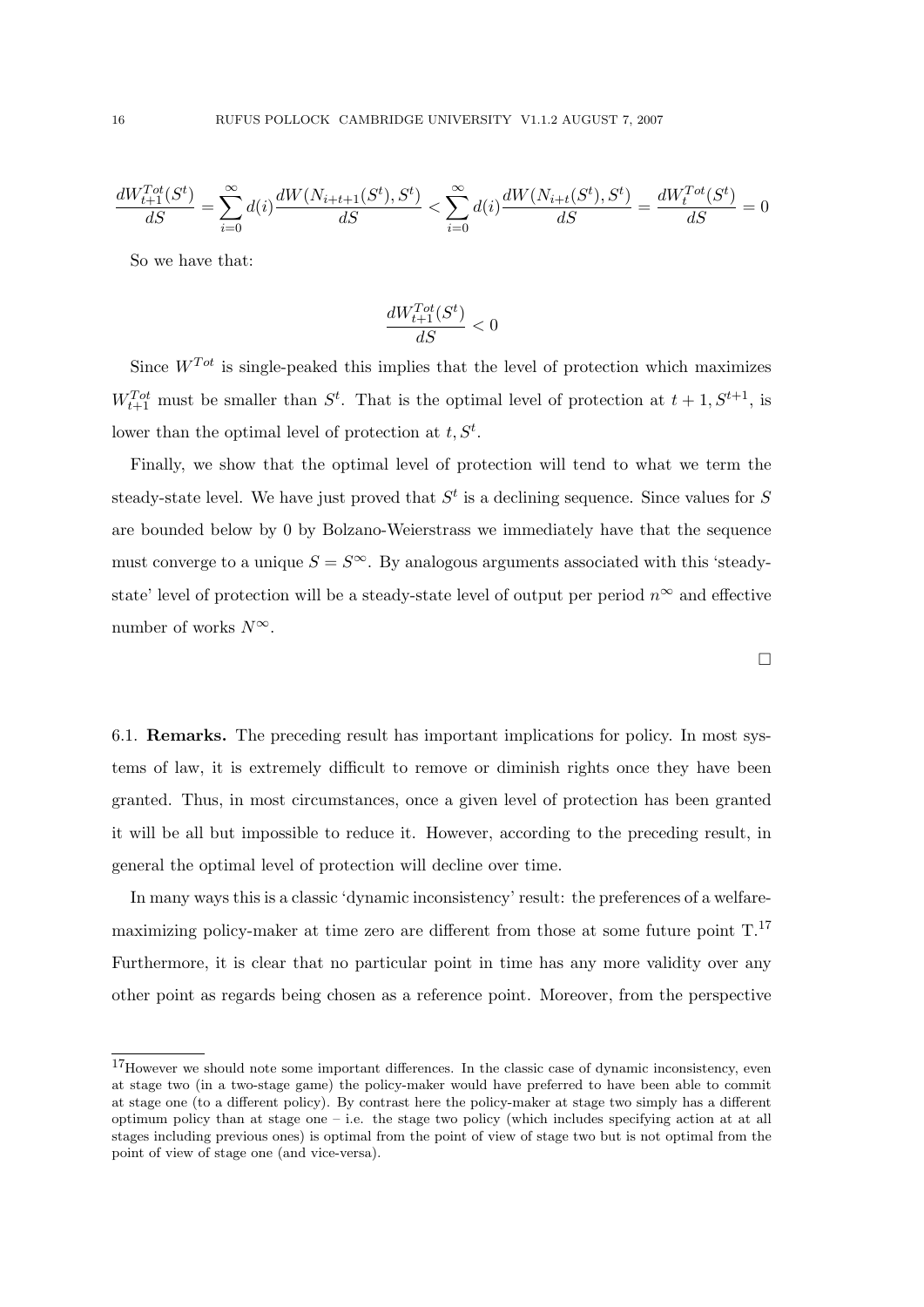of any given point in time the ability to 'commit' to a given level of protection may be very valuable.<sup>18</sup> That said the result is still important for two reasons.

First, whether because of a paucity of data or disagreement about the form of the model, there is frequently significant uncertainty about the optimal level of protection. But one thing we do know from the preceding result is that, whatever optimal level of protection currently, it will be lower in the future. Combined with the asymmetry in decision-making already mentioned – namely, that it is much harder to reduce protection than to extend it – this implies it is prudent for policy-makers to err on the low side rather than the high side when setting the strength of copyright.

Second, and more significantly this result provokes the question: if optimal protection should decline over time why does the history of copyright consists almost entirely of the opposite, that is to say, repeated increases in the level of protection over time (duration, for example, has been increased substantially in most jurisdictions since copyright was first introduced<sup>19</sup>). After all, while one can argue that for 'commitment' reasons a policymaker would not reduce the level of protection over time, our result certainly runs counter to the repeated increases in protection, many of which have taken place in recent years (when the stock of copyrightable works was already large).

The obvious answer to this conundrum is that the level of protection is not usually determined by a benevolent and rational policy-maker but rather by lobbying. This results in policy being set to favour those able to lobby effectively – usually groups who are actual, or prospective, owners of a substantial set of valuable copyrights – rather than to produce any level of protection that would be optimal for society as a whole. Furthermore, on this logic, extensions will be obtained precisely when copyright in existing, and valuable, material is about to expire. In this regard it is interesting to recall that many forms of copyrightable subject matter are of relatively recent origin. For example, the film and recording industry are only just over a hundred years old with the majority of material, in both cases, produced within the last fifty years. In such circumstances, and with copyright terms around 50 years, it perhaps not surprising that the last decade has seen such a flurry of extensions and associated rent-seeking activities.

 $18$ It is precisely concerns over the ability of a policy-maker to credibly commit to a particular macroeconomic target that animates many of the traditional models of dynamic inconsistency.

<sup>19</sup>Most prominently in recent times in the United States in 1998 and in the EU in 1995.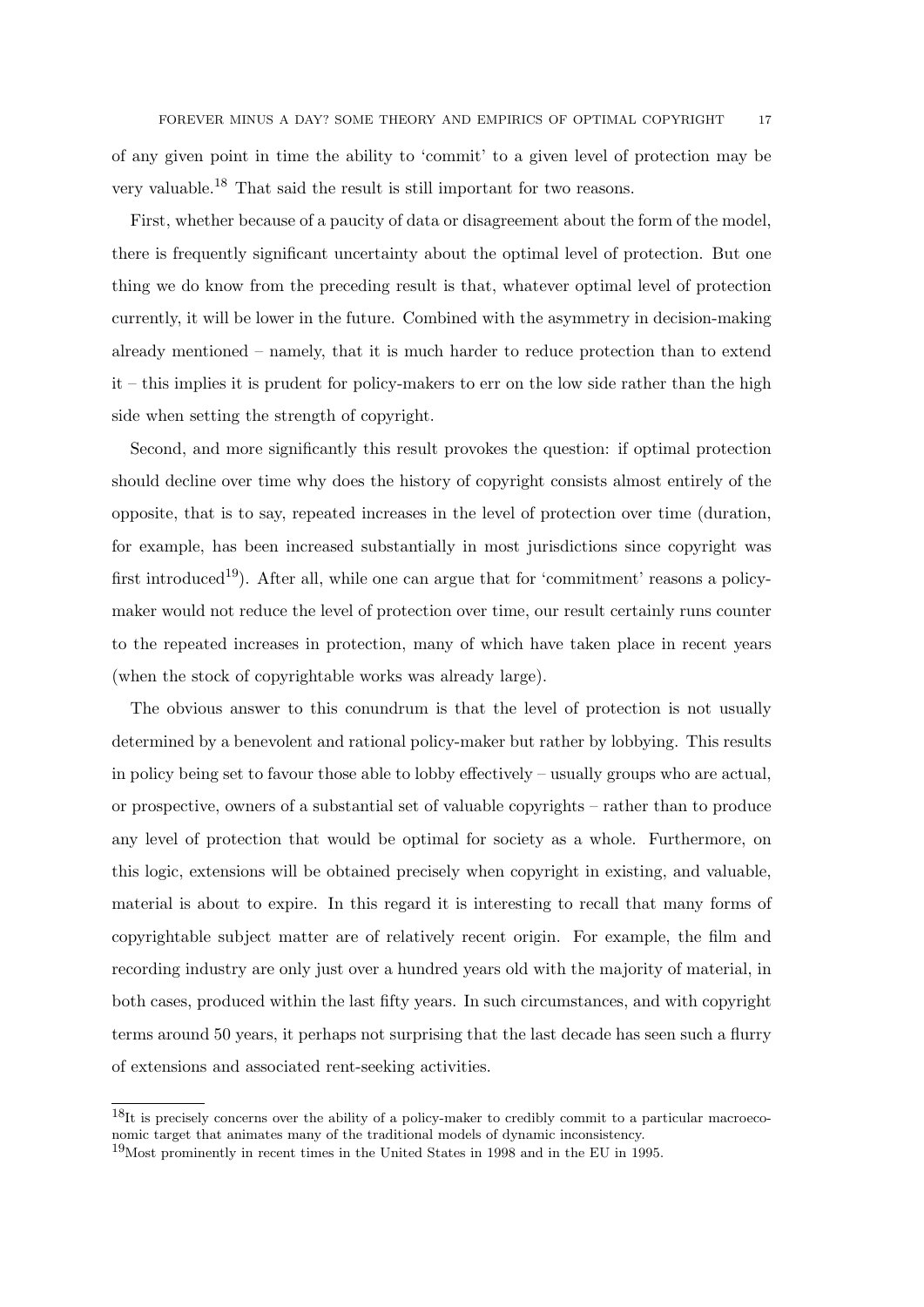### 7. Optimal Copyright Term

We now turn to the case of optimal copyright term. By interpreting the level of protection, S, as the length of copyright the framework set out above can be re-applied directly. At the same time, because we are now dealing with a more specific case we can add greater structure to the model and, by so doing, obtain some sharper predictions. Our aim here is to derive a numerical, quantitative estimate, for the length of copyright term. Clearly this will be an empirical task and the main use of theory in this section will be in characterising optimal term as a function of underlying variables that can be feasibly estimated from available data.

As the reader will recall, the basic trade-off inherent in copyright is between increasing protection to promote the creation of more work and reducing protection so as to gain more from existing work. The question of term, that is the length of protection, presents these two countervailing forces particularly starkly. By extending the term of protection the owners of copyrights receive revenue for a little longer. Anticipating this, creators of work which were nearly, but not quite, profitable under the existing term will now produce work, and this work will generate welfare both current and future welfare for society. At the same time, the increase in term applies to all existing works – those which would have been created under the initial level of copyright. Since extending term on these works prolongs the copyright monopoly it reduces total welfare as a result of the extra deadweight loss.

It is these two, contrary, effects which will form the main focus of our investigation here. Together they will already provide with plentiful matter for theoretical and empirical efforts but we should note that in confining ourselves in this we we will be ignoring a variety of further issues. For example, much creative endeavour builds upon the past and an extension of term may make it more difficult or costly do so – were Shakespeare's work still in copyright today it is likely that this would substantially restrict the widespread adaptation and reuse that currently occurs. However we make no effort to incorporate this into our analysis despite its undoubted importance (it is simply too intractable from a theoretical and empirical perspective to be usefully addressed at present). We will also ignore questions of ex post investment, that is investment by a copyright owner after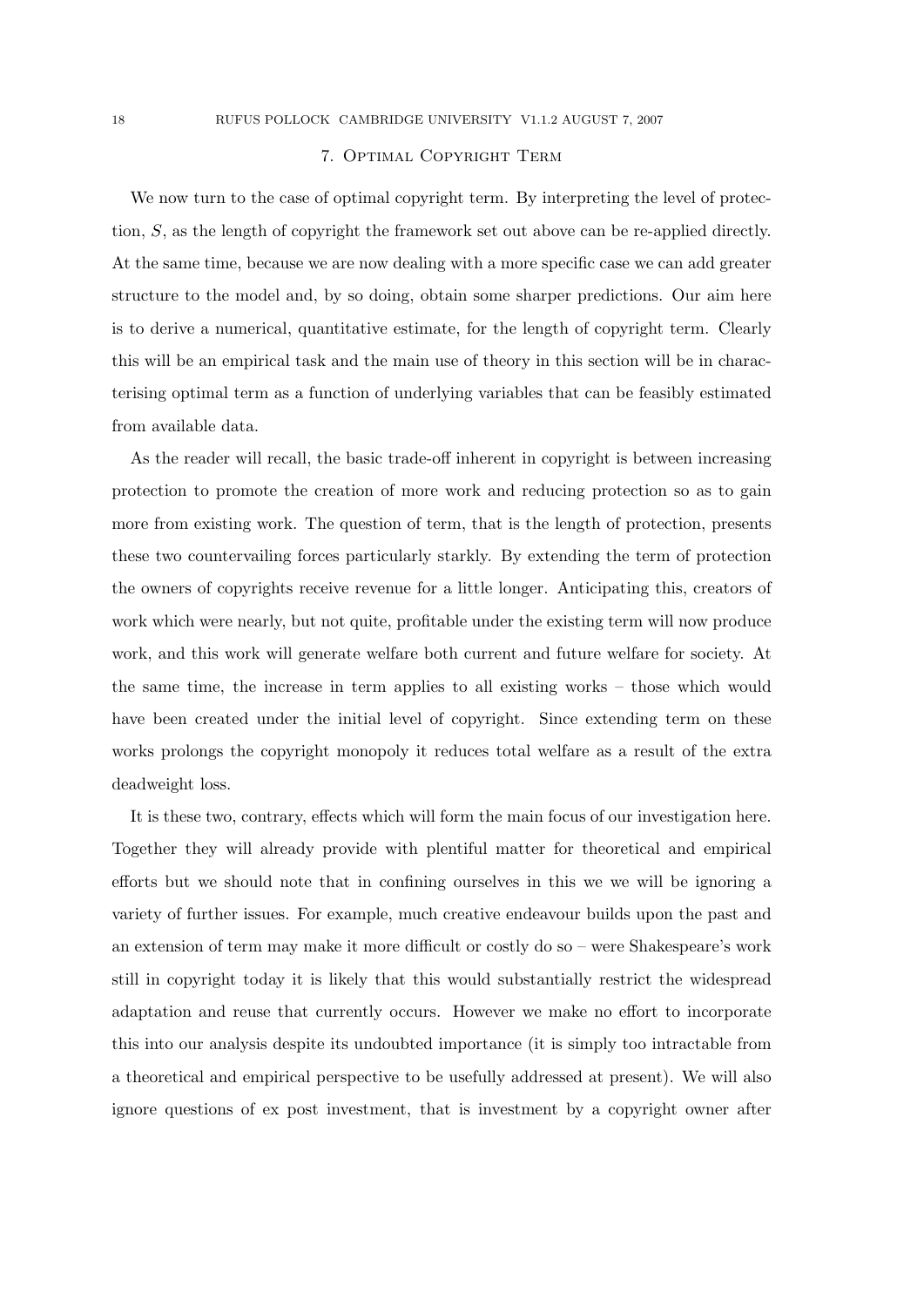creation of the work, as well as inefficient exploitation, that is a failure by a copyright owner to maximize the value of the work in their possession.<sup>20</sup>

7.1. Theory. Our first step then is to link the two main effects to a common set of underlying variables. We begin by introducing explicit consideration of the revenue from a work. We shall assume that without copyright revenue is zero. Let revenue (under copyright) on the jth work in the ith period after a work's creation be given by  $r_i(i)$  and present value of total revenue to period T be  $R_j(T)$  (where implicitly we assume that T is less than the current copyright term). Let  $d(i)$  be, as above, the discount factor up to time *i*, then:

$$
R_j(T) = \sum_{t=0}^{t=T} d(t)r_j(t)
$$

Revenue decays over time due to 'cultural decay'. We specify cultural decay by  $b(t)$ , with  $r_i(t) = b(t)r(0)$  (cultural decay is assumed to occur at the same rate independent of the work), so that we have:

$$
R_j(T) = \sum_{t=0}^{t=T} d(t)b(t)r_j(0)
$$

As was shown above, the level of optimal copyright will not be constant over time even if all underlying parameters stay constant. This variation is not our focus here. Instead we are interested in how the basic parameters – the discount rate, the level of cultural decay etc – affect the optimal level of copyright. Thus, when comparing two terms here we shall compare them at their long-run, steady-state, level.<sup>21</sup> Formally, the following assumptions will be made in what follows:

(1) All calculations will be of a comparative static nature with the level of production taken at its long run equilibrium value. Thus we take the amount of work produced

<sup>20</sup>See e.g. Landes and Posner (2003) on ex post investment and Brooks (2005) for evidence on inefficient exploitation. We should note that, in our opinion, both of these effects are likely to be relatively limited, and hence we believe their omission, unlike that of 'reuse', is unlikely to have a serious impact on the overall results.

 $^{21}$ It it is in this assumption that we differ most significantly from previous analyses such as that of Landes and Posner (1989). Their model implicitly assumes no work already exists and therefore, in the formulation of the previous section, maximizes welfare from the perspective of a social planner at time  $t = 0$  rather than at the steady-state. We believe that the steady-state analysis presented here, which includes the prospective and retrospective effects of changes in copyright term, is the more appropriate – particularly since today most forms of copyrightable work have been produced for decades if not centuries.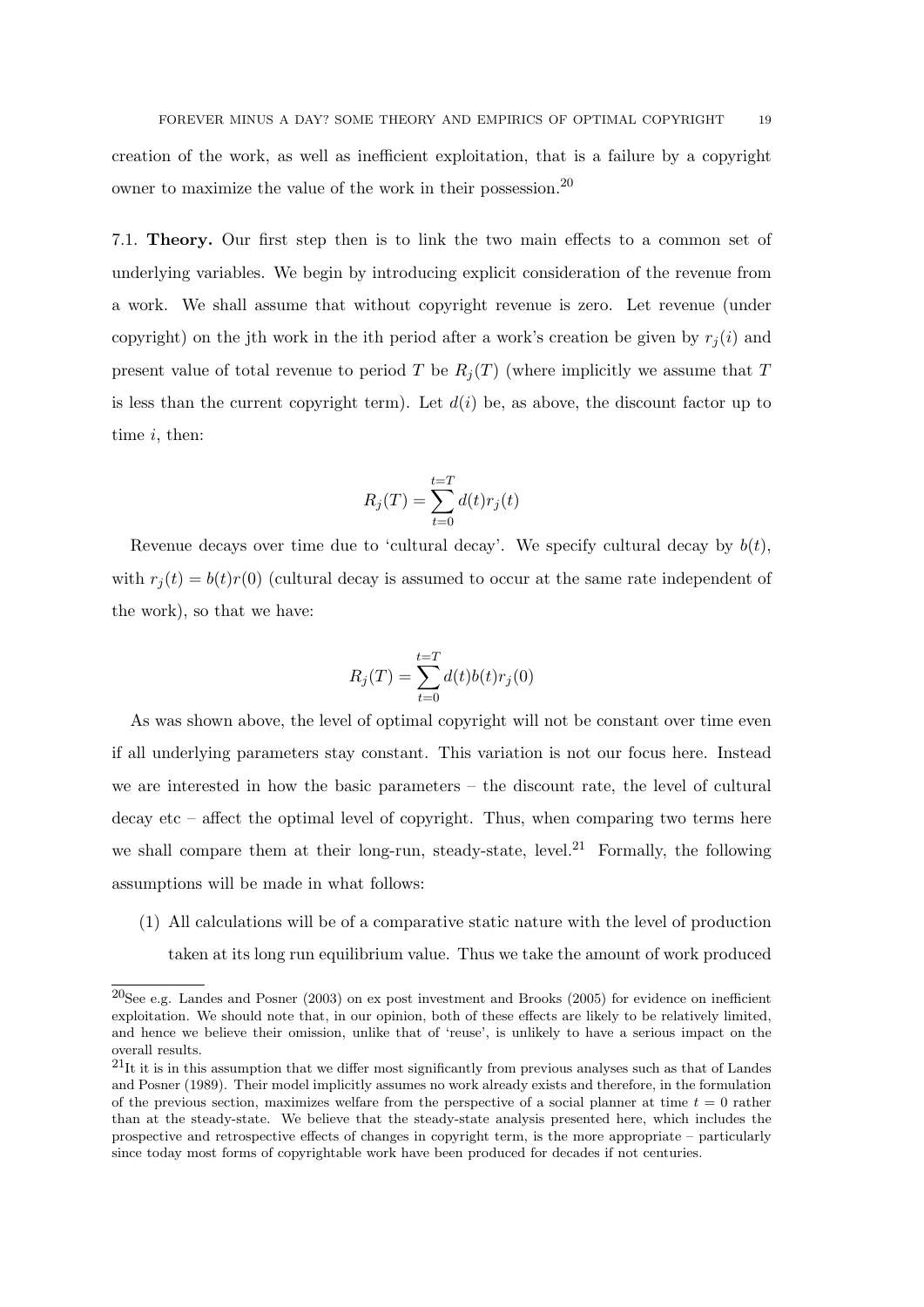per period  $n_t$  to be the constant and equal to the steady-state level which we will denote by n. Similarly the 'effective' amount of work available per period will be constant and will denote it by N.

- (2) Discount factors are the same for producers and for society (i.e. we discount welfare at the same rate we discount income for producers).
- (3) Revenue and welfare (and dead-weight loss) per work experience the same rate of cultural decay. Thus total welfare per period may be obtained by summing over all vintages of works weighted by the relevant cultural decay.

Since we evaluate welfare at the long run equilibrium, production per period and welfare per period may be taken to be constant and equal to their long run equilibrium values. Therefore in what follows we focus on welfare per period (converting to total welfare is a trivial matter). We have the following result:

Theorem 12. The marginal change in (per period) welfare with respect to an increase in the term of protection, S, when the current term is  $S^1$ , is as follows:

$$
\frac{dW(S^1)}{dS} = ns(n)y(n)b(S^1)\left(d(S^1)\frac{\sum_{i=0}^{\infty}b(i)}{\sum_{i=0}^{\infty}d(i)b(i)} + d(S^1)\frac{z(n)}{y(n)}\frac{\sum_{i=S^1}^{\infty}b(i)}{\sum_{i=0}^{\infty}b(i)d(i)} - \theta(n)\right)
$$

Where:

- $d(t) = Discount factor to time t$
- $b(t) =$  Cultural decay to period t
- $y(j)$  = Welfare (under copyright) from an extra jth new work
- $z(i)$  = Deadweight-loss under copyright on the jth new work
- $\overline{z}(n)$  = Average deadweight-loss under copyright on works  $1 \cdots n$
- $s(n)$  = Elasticity of supply of works with respect to revenue when there are n works
- $\theta(n) =$  Ratio of avg. d/w loss to welfare from new works  $=$   $\frac{\overline{z}(n)}{\sqrt{n}}$  $s(n)y(n)$

In particular define the 'determinant',  $\Delta$  as the bracketed term above, i.e.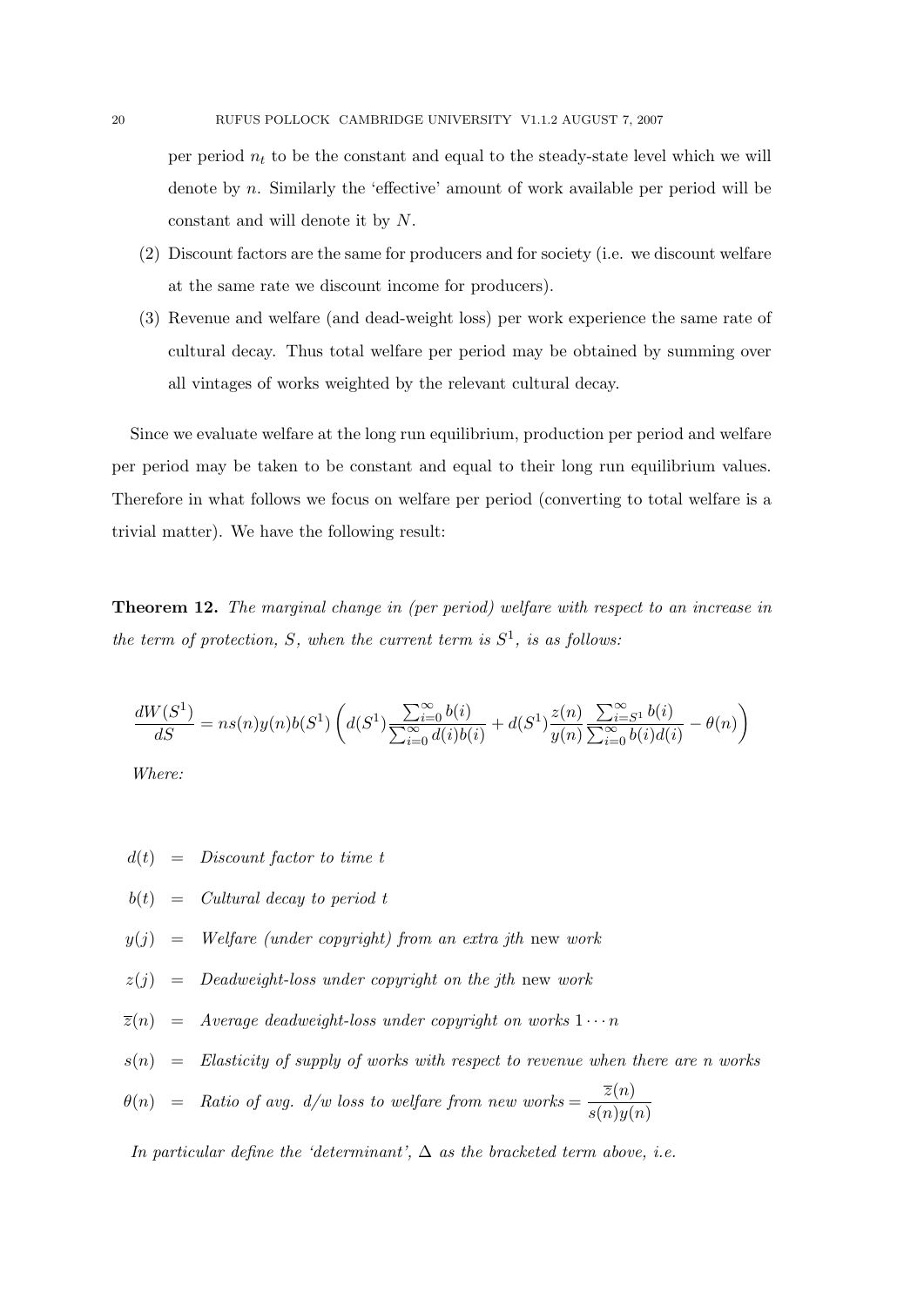$$
\Delta = d(S^1) \frac{\sum_{i=0}^{\infty} b(i)}{\sum_{i=0}^{\infty} d(i)b(i)} + d(S^1) \frac{z(n)}{y(n)} \frac{\sum_{i=0}^{\infty} b(i)}{\sum_{i=0}^{\infty} b(i)d(i)} - \theta(n)
$$

Then the optimal copyright term is determined by reference to the 'determinant' alone and is the solution of  $\Delta = 0$ .

Proof. As we are going to take derivatives we shall take all necessary variables (number to works, time etc) to be continuous rather than discrete (and we therefore have integrals rather than sums). Note that the conversion back to the discrete version is straightforward (but would make the notation and proof substantially more cumbersome).

We can express welfare per period as:

$$
W = \text{Welfare under infinite copyright} + \text{Extra welfare on works out of copyright}
$$
\n
$$
= \int_{j=0}^{n(S)} \int_{i=0}^{\infty} y(j)b(i) + \int_{j=0}^{n(S)} \sum_{i=S}^{\infty} z(j)b(i)
$$

With the first sum being over the n works produced each period and the second being over past periods ( $i = 1$  corresponding to the period previous to this one,  $i = 2$  to two periods ago etc). With the double sum we cover all works ever produced, bringing them up to the present in welfare terms by multiplying by a suitable amount of 'cultural decay'.

Differentiating we have:

$$
\frac{dW}{dS} = n'y(n) \int_{i=0}^{\infty} b(i) + n'z(n) \int_{i=S}^{\infty} b(i) -b(S) \int_{j=0}^{n} z(j)
$$
\n(7.1)

= Gain in welfare from new works −Extra deadweight loss on existing works

Let us re-express the increase in the number of works,  $n'(S^1)$ , in terms of the change in revenue for a marginal (nth) work  $R_n$  (note we suppress the *n* subscript for terminological simplicity):

$$
n' = \frac{dn}{dS} = n\frac{n'(R(S))}{n} = n\frac{dn}{dR}\frac{R}{n}\frac{R'}{R}
$$

The middle term of the final expression is the elasticity of supply with respect to revenue,  $s(n)$ , while the last is the percentage increase in revenue. Total revenue on the marginal work itself equals (remember that once out of copyright revenue per period is zero):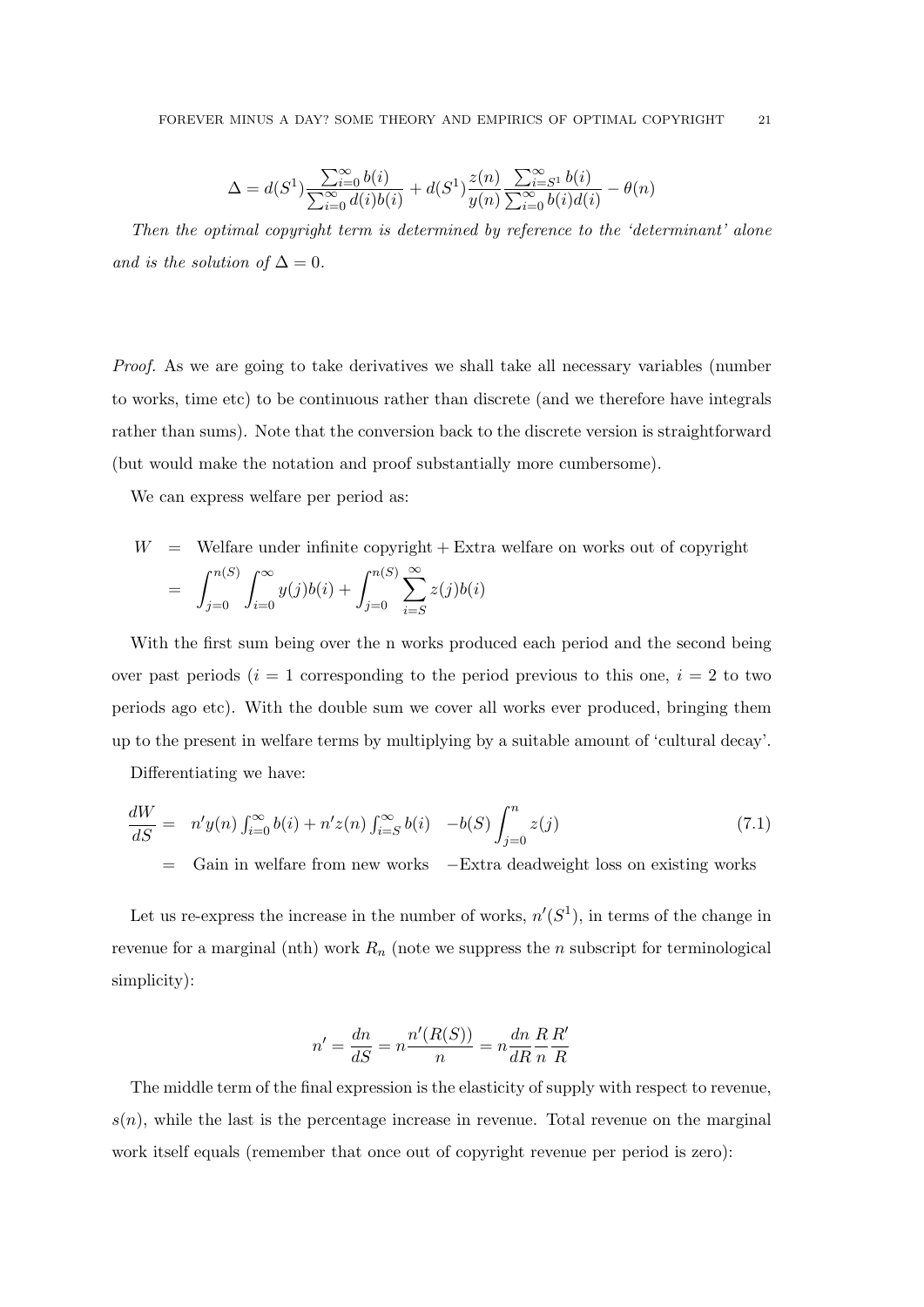$$
R(S) = \int_{i=0}^{S} d(i)b(i)r(0) \implies R'(S) = d(S)b(S)r(0)
$$

Thus, substituting, using  $\overline{z}$ , for average z and converting back to summations we have:

$$
\frac{dW(S^1)}{dS} = ny(n)d(S^1)b(S^1)r(0)\left(\frac{\sum_{i=0}^{\infty}b(i)}{\sum_{i=0}^{\infty}d(i)b(i)r(0)} + \frac{z(n)}{y(n)}\frac{\sum_{i=0}^{\infty}b(i)}{\sum_{i=0}^{\infty}b(i)d(i)r(0)}\right) - b(S^1)n\overline{z}(n)
$$
\n
$$
= ns(n)y(n)b(S^1)\left(d(S^1)\frac{\sum_{i=0}^{\infty}b(i)}{\sum_{i=0}^{\infty}d(i)b(i)} + d(S^1)\frac{z(n)}{y(n)}\frac{\sum_{i=0}^{\infty}b(i)}{\sum_{i=0}^{\infty}b(i)d(i)} - \frac{\overline{z}(n)}{s(n)y(n)}\right)
$$

Having now obtained an expression which characterises the optimal copyright term  $(\Delta)$ our next task is to obtain estimates for its various component variables  $(b, d, \theta \text{ etc})$ . We go through each of the variables in turn, starting with the simplest to estimate (the discount rate) and progressing to the hardest  $(\theta)$ .

7.2. The Discount Rate. We assume a standard geometric/exponential form for the discount function. The relevant discount factor to use here is that related to those producing works so a plausible range is a discount rate in the range 4-9%. For example, CIPIL (2006) in considering a similar issue report that: Akerlof et al. (2002) use a real discount rate of 7%, Liebowitz in his submission to the Gowers review on behalf of the IFPI (International Federation of the Phonographic Industry) uses a figure of 5%, while PwC's report to the same review on behalf of the BPI (British Phonographic Industry) use the figure of 9%. Where we need to use a single value we will by default use a rate or 6% (corresponding to a discount factor of 0.943).

7.3. The Rate of Cultural Decay. We assume an exponential form for the cultural decay so that  $b(i) = b(0)^i$  with  $b(0)$  the cultural decay factor.<sup>22</sup> A plausible range for this cultural decay rate is 2-9% and by default we will use 5% (corresponding to a factor of 0.952). Since values for these variables are less well-established than those for the discount rate the evidence on which they are based merits discussion.

 $^{22}$ It is likely that an exponential distribution is not a perfect fit for the cultural decay rate. In general, it appears that the rate of decay is sharper than an exponential for young works but flatter than an exponential for old works. This suggests that hyperbolic cultural decay might be a better model (just as hyperbolic discounting may be more accurate than exponential discounting for income). However, an exponential form appears to be a reasonable approximation and it is substantially more tractable. Thus we retain it here rather than using the more complex hyperbolic approach (just as an exponential form is regularly used for time discounting for analogous reasons).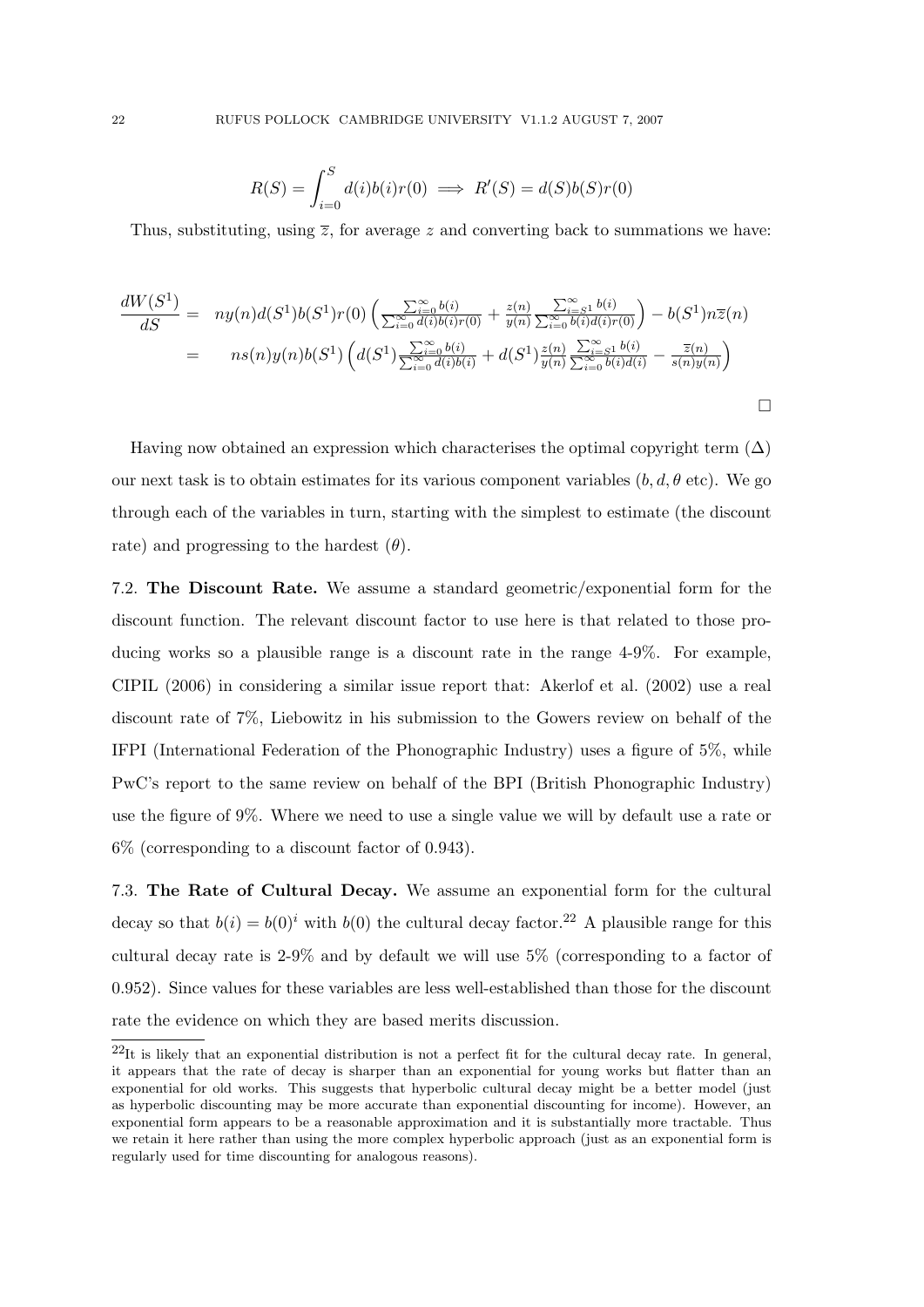The prime source is CIPIL (2006), which reports estimates made by PwC based on data provided by the British music industry which indicate decay rates in the region of 3-10%. As these come from the music industry itself, albeit indirectly, these have substantial authority. To check these we have performed our own calculations using data on the UK music and book industry and obtain estimates for the rate of decay that are similar (in the case of music) or even higher (in the case of books).

Evidence from elsewhere includes the Congressional Research Service report prepared in relation to the CTEA (Rappaport, 1998). This estimates projected revenue from works whose copyright was soon to expire (so works from the 1920s to the 1940s). Rappaport estimates (p.6) that only 1% of books ever had their copyright renewed and of those that had their copyright renewed during 1951 to 1970 around 11.9% were still in print in the late 1990s. The annual royalty value of books go from \$46 million (books from 1922-1926) to \$74 million (books from 1937-1941). Turning to music, Rappaport focuses on songs (early recordings themselves have little value because of improvements in technology) and finds that 11.3% of the sample is still available in 1995. Annual royalty income rises from \$3.4 million for works from 1922-1926 to \$15.2 million for works from 1938-1941.

These figures correspond, in turn, to cultural decay rates of 3.2% and 10.5% respectively. However these are far from perfect estimates since we only have two time points. Furthermore these time points correspond to different 'cohorts' of work – which makes it difficult to disentangle decay effects from cohort effects, and both these cohorts are of fairly old works – which, as explained in a previous footnote means that the decay rate is likely to be underestimated. One might also want to cautious about extrapolating to the behaviour of current and future creative output from data of such elderly vintage.<sup>23</sup>

Liebowitz and Margolis (2005) argues that overall decay rates may be misleading and presents evidence that books that are popular upon release as measured by being bestsellers survive well (for example the table on p. 455 indicates that of the 91 bestsellers in

<sup>&</sup>lt;sup>23</sup>The issue of technological change is clearly an important one here: one might argue that with improvements in technology, both in production but also in distribution and discovery, the decay rate will fall in future. For example, it has been argued recently that technologies such as the Internet have made it easier to discover and access more obscure works leading to the growing importance of the 'long-tail' and a flattening of the distribution of sales (traditionally sales for most types of copyrightable goods have been dominated by a top 10-20% of works. The 'long-tail' then refers to the tail of this sales distribution). Here we do not explicitly consider the impact of technological change but we note that an earlier section dealt specifically with this issue.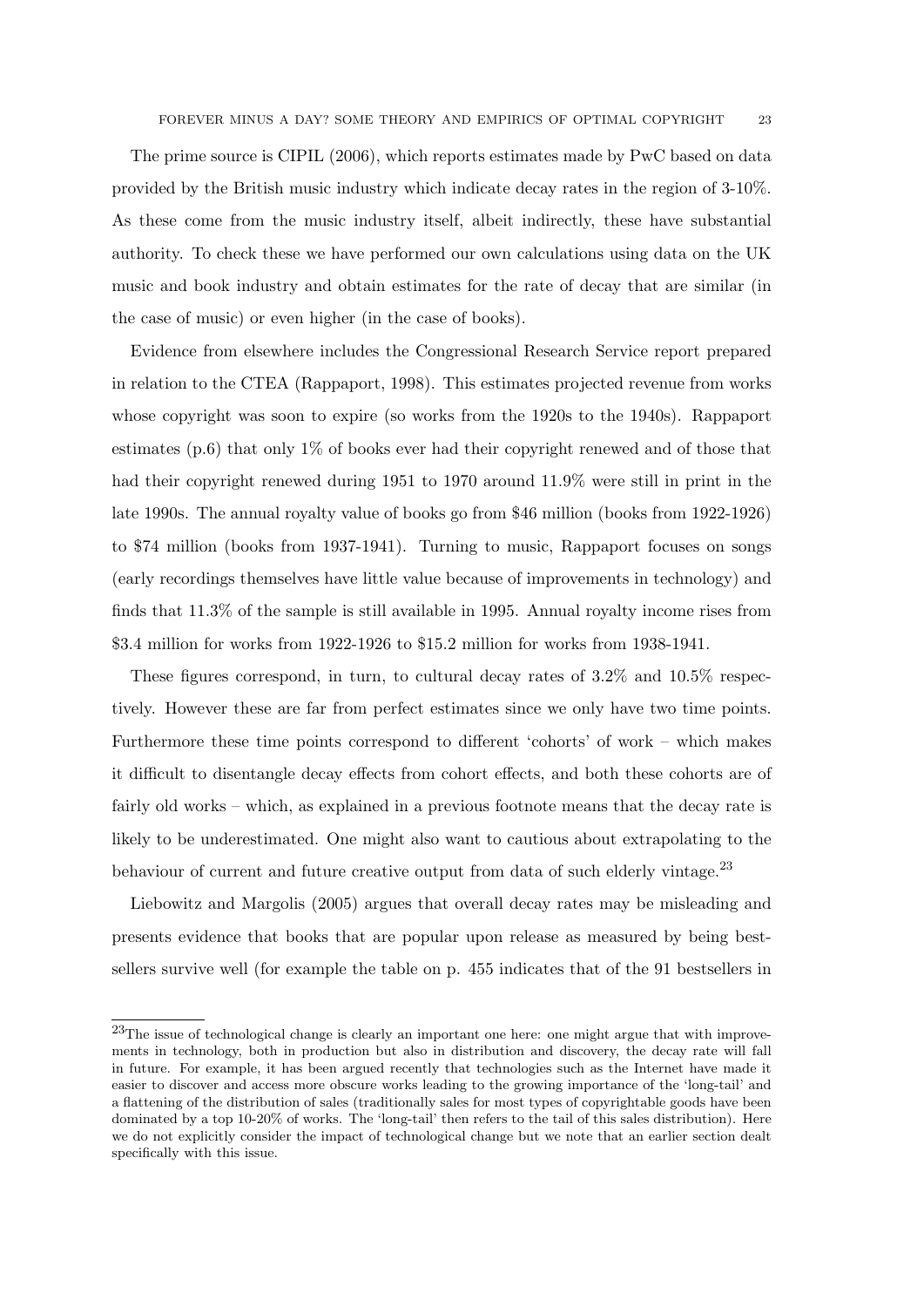their sample from the 1920s 54% are still in print 58 years later compared to only 33% of non-bestsellers. However it is not clear how one should interpret this sort of evidence.

Simple 'in-print' status of a book only places a lower-bound on sales (furthermore a lower bound that is dropping with advances in technology) and does not allow us to compare the sales of a book today compared to when it was first released. More fundamentally, much heterogeneity is eliminated by the aggregation of copyrights into portfolios by the investors in creative work such as publishers, music labels and movie studios. In this case returns will tend to the average. Furthermore, were such aggregation not to occur it would require a substantial increase in the discount rate to take account of the increased uncertainty due to the reduction in diversification of the portfolio. $^{24}$ 

7.4. Deadweight-Loss, Welfare Under Copyright and  $\theta(n)$ . Our preference would be to estimate all of these values directly from empirical data. However, this is daunting task given currently available datasets as it requires us to determine: the full demand system for copyright goods and the supply function for creative work. Because this task presents such insurmountable difficulties given present data availability we instead take a 'reduced-form' approach where we supply particular functional forms for the various quantities of interest (the average deadweight loss, marginal welfare etc). Where possible we calibrate these using existing data and we also perform robustness checks to ensure these results are reasonably robust. We begin by making the following assumptions:

- (1) The elasticity of production with respect to revenue,  $s(n)$ , is constant, equal to s.
- (2) The ratio of deadweight-loss to welfare under copyright on any given work is constant. This constant will be termed  $\alpha$ .
- (3) The ratio of marginal welfare,  $y(i)$ , to marginal sales is constant. That is welfare follows the same trend as sales. This constant will be termed  $\beta$ .

<sup>24</sup>In these circumstances the issue of serial correlation would also become important. With high serial correlation, that is older successful works are those that were successful when young (and vice versa), the revenue when one extends term goes primarily to the owners works which have already generated substantial revenue (think here of a group like The Beatles). If one makes the standard assumption of diminishing marginal returns to creative output with respect to revenue, then serial correlation implies a very low elasticity of supply with respect to revenue – the revenue from extending term goes to those whose incomes are already high and therefore from whom little extra 'creation' can be expected when their incomes increase.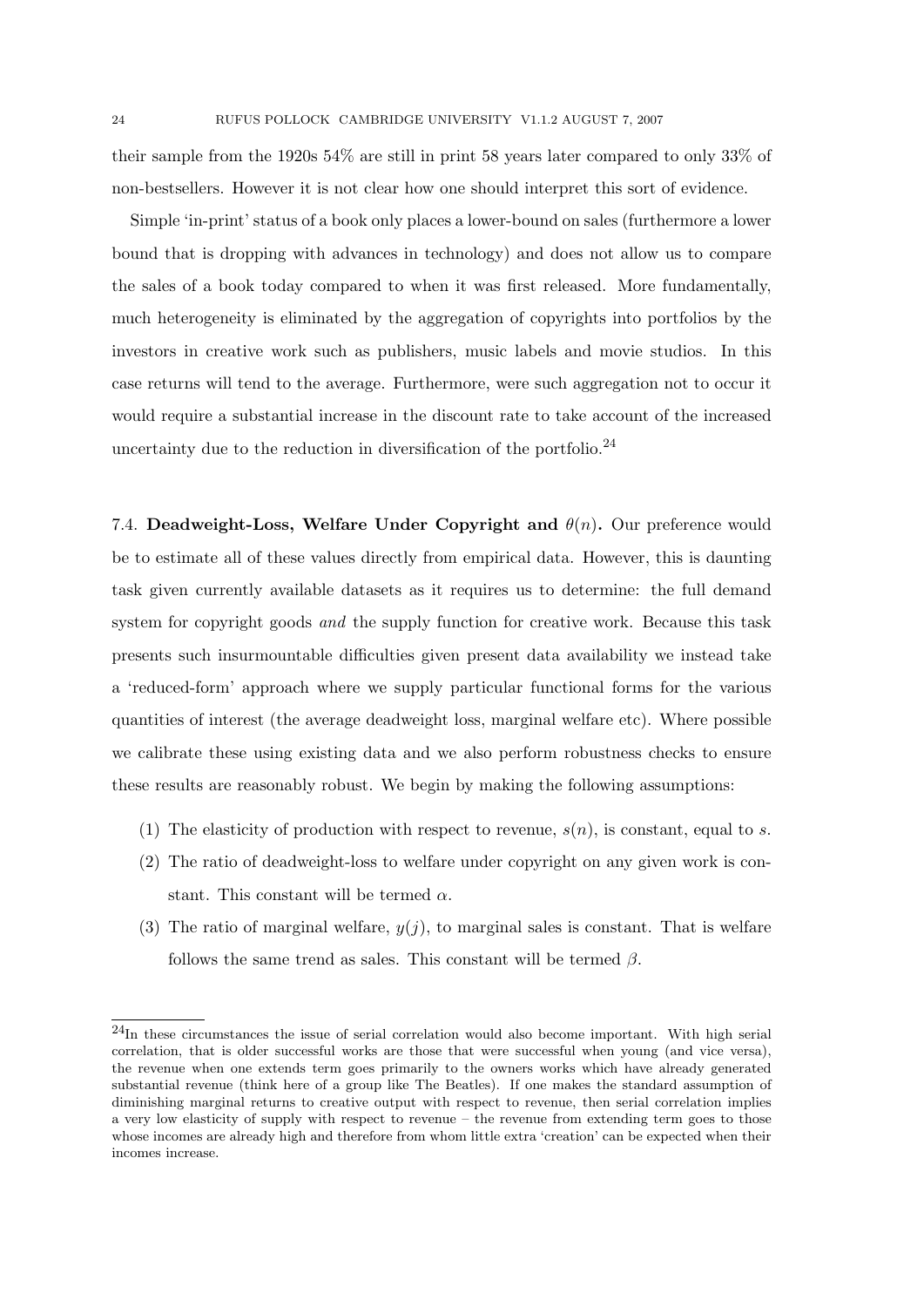Assumption 1: little if anything is known about how the elasticity of supply with respect to revenue varies with the number of works produced. Furthermore we are already allow changes in welfare per work so it seems reasonable to take elasticity as constant.

Assumption 2: this assumption is questionable as one might expect that deadweight losses relative to welfare (under copyright) increase as the welfare (and revenue) from a work decline.<sup>25</sup> If this were so then this assumption would be incorrect and would result in an underestimate of the costs of copyright – and hence an overestimate of optimal copyright term. Nevertheless, we shall make this assumption for two reasons. First, it is difficult to derive estimates of this ratio from existing data. Second, as we shall see below, even with it (and the associated upward bias) we find that optimal term is well below the copyright terms found in the real world.

Assumption 3: this requires that the ratio welfare (under copyright) arising from a new work to the sales of that work does not vary over works. Again this is almost certainly not an accurate description of reality but as a first order approximation we believe it is not that bad. Furthermore, this assumption is crucial for our empirical strategy since it is relatively easy to obtain sales data compared to welfare data (which requires information on large segments of the demand curve).

Now, to proceed with the empirics, first let us switch to total welfare for notational convenience and define  $Y(j)$  to be total welfare under copyright from j new works so that  $y(j) = Y'(j)$ . Also define  $Q(j)$  as total sales and  $q(j) = Q'(j)$  as marginal sales (i.e. sales from the nth work).

What form does  $Q(j)$  take? We shall assume it takes a 'power-law' form:

$$
Q(j) = Aj^{\gamma}
$$

This functional form appears to represent a reasonably good fit for sales of cultural goods and is frequently used in the literature.<sup>26</sup> We then have:

**Lemma 13.**  $\theta(n)$  has the following simple form:

$$
\theta(n) = \frac{\alpha}{s\gamma}
$$

 ${}^{25}$ For example, this would be the case if there was some fixed lower bound to transaction costs.

<sup>26</sup>See e.g. Goolsbee and Chevalier (2002); Ghose, Smith, and Telang (2004); Deschatres and Sornette (2004)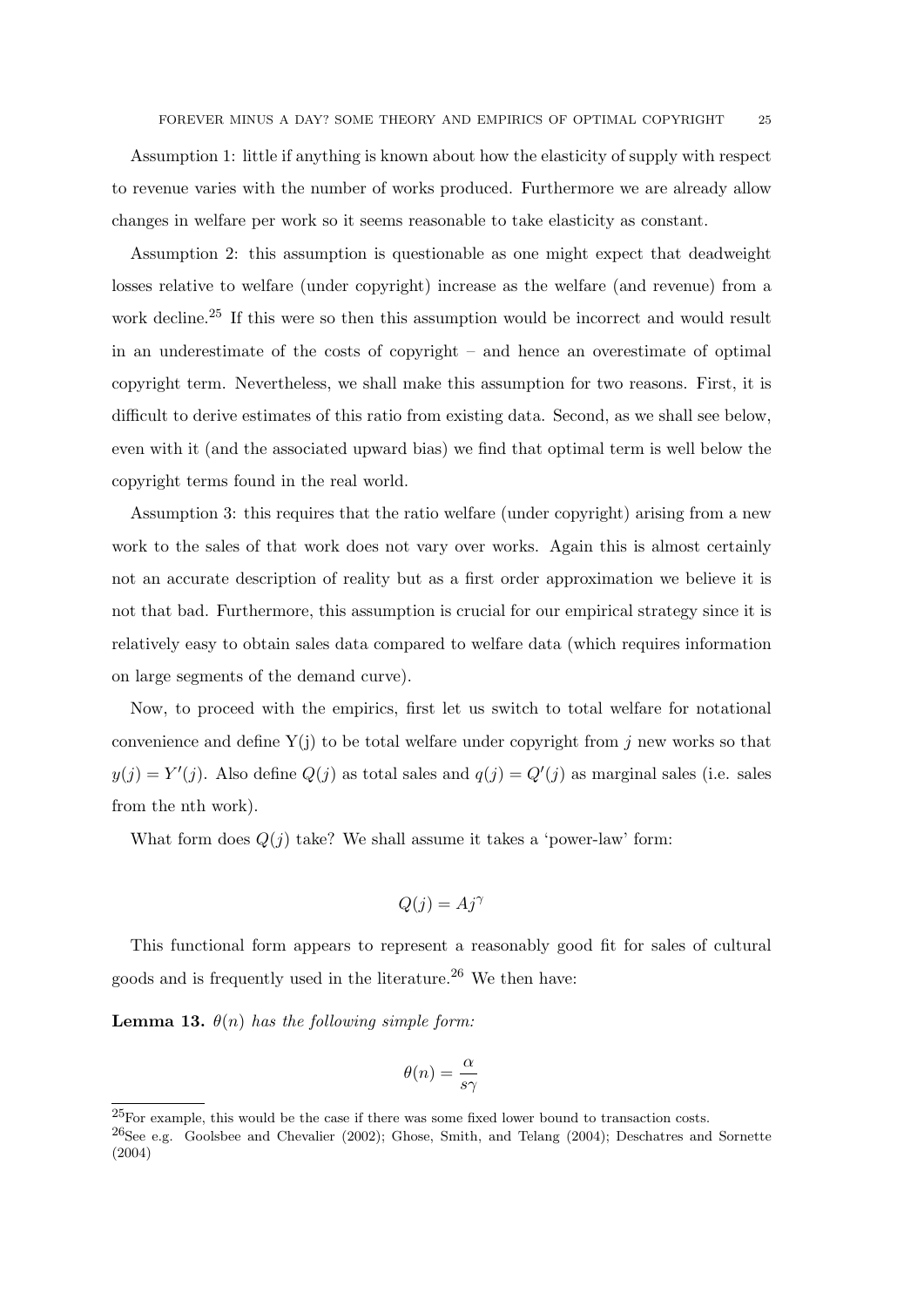*Proof.* Recall that  $\theta(n) = \frac{\bar{z}(n)}{sy(n)}$ . Now  $y(n) = \beta q(n)$ ,  $z(n) = \alpha y(n)$  so average deadweight loss,  $\overline{z}(n)$  equals  $\alpha \frac{\beta Q(n)}{n}$  $\frac{2(n)}{n}$ . Hence:

$$
\theta(n) = \frac{\alpha}{s} \frac{\beta Q(n)}{n \beta q(n)} = \frac{\alpha}{s\gamma}
$$

 $\Box$ 

Thus, one very convenient aspect of using a 'power-law' form is that  $\theta(n)$  is not a function of  $n - it$  is 'scale-free'. In this case calculations of optimal copyright term do not depend on, n, the production function for works but only on  $\alpha$ ,  $\gamma$  and s.

7.5. Optimal Copyright Term: Point Estimates. Combining estimates of the ratio of deadweight losses to welfare under copyright  $(\alpha)$  and the rate of diminishing returns  $(\gamma)$  with those provided above for cultural decay (b) and the discount factor (d) we will obtain point estimates for optimal copyright term.

7.5.1. s. There is an almost total lack of data which would allow us to estimate the elasticity of supply with respect to revenue. Landes and Posner (2003) who point out that there is no discernible impact on output of work from the US 1976 extension of term. Hui and Png (2002) find a similar result when looking at movies and the CTEA in the US though more recent work with a cross-country dataset, Png and hong Wang (2007), does find an impact. Given this uncertainty and lack of information the best we can do is to posit what we feel is a plausible range for s of  $[0.5, 1.5]$  with an average value of 1.0.

7.5.2.  $\gamma$ . Ghose, Smith, and Telang (2004) list a whole range of estimates for  $\gamma - 1$  (all derived from Amazon) ranging from -0.834 to -0.952 with the best estimate being -0.871. These imply  $\gamma$  in the range 0.048 to 0.166 with best estimate at 0.129. We shall proceed using this estimate of 0.129.

7.5.3.  $\alpha$ . Estimating  $\alpha$  is harder because of the paucity of data which would permit estimation of off-equilibrium points on the demand curve. However the available evidence though scanty suggests that the ratio could be quite large. For example, Rob and Waldfogel (2004) investigate file-sharing among college students and estimate an implicit value for deadweight-loss of around 36% of total sales. Converting this to welfare ratio requires some assumption about the ratio of welfare (under copyright) to sales. A linear demand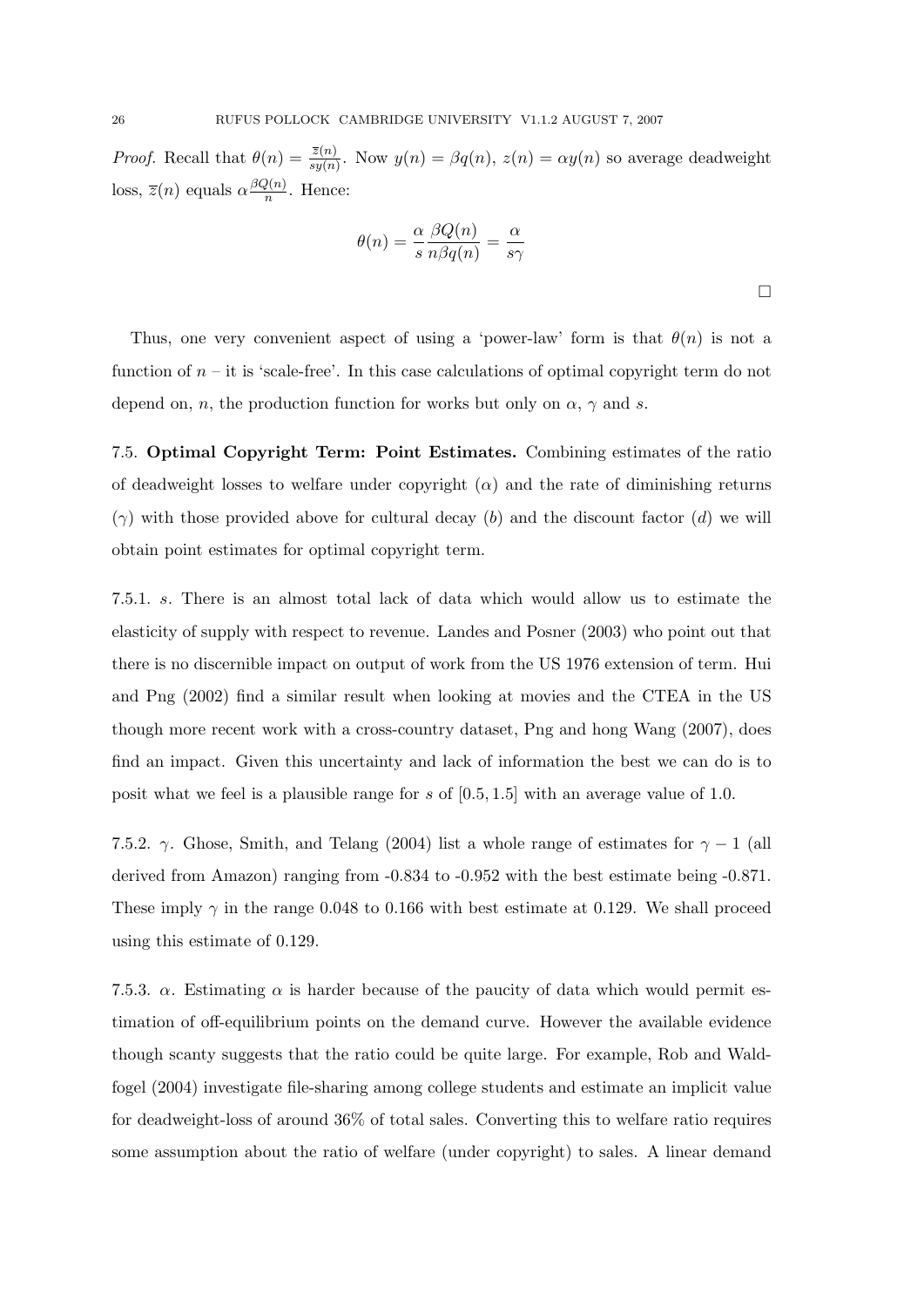FOREVER MINUS A DAY? SOME THEORY AND EMPIRICS OF OPTIMAL COPYRIGHT 27

structure (with zero marginal costs) would give a deadweight loss to sales ratio of 50% and deadweight loss to welfare under copyright ratio of a third. Increasing marginal costs would reduce the ratio to sales but keep the ratio to welfare constant at a third. Being more conservative, assuming producer surplus were around 50% of sales and consumer surplus to be two to five times would give a value for  $\alpha$  of between 0.24 and 0.12. Other papers, such as Le Guel and Rochelandet (2005); Ghose, Smith, and Telang (2004), while not providing sufficient data to estimate deadweight loss, do suggest it is reasonably substantial. Thus, we feel a plausible, and reasonably conservative, range for  $\alpha$  would be from [0.05, 0.2], that is deadweight loss per work is, on average, from a twentieth to a fifth of welfare derived from a work under copyright. When required to use a single value we will use the halfway point of this range 0.12.

7.6. A Point Estimate for Optimal Copyright Term. With  $\alpha = 0.12$ ,  $s = 1.0$ ,  $\gamma =$ 0.129 then  $\theta \approx 0.93$ . With our defaults of a discount rate of 6% and cultural decay of 5% this implies an optimal copyright term of around 15 years.

7.7. Robustness Checks. Given the uncertainty over the values of some of the variables it is important to derive optimal copyright term under a variety of scenarios to check the robustness of these results. Table 1 presents optimal term under a range of possible parameter values including those at the extreme of the ranges suggested above.

With variables at the very lower end of the spectrum (the first row) optimal term comes out at 52 years which is substantially shorter than authorial copyright term in almost all jurisdictions and roughly equal to the 50 years frequently afforded to neighbouring rights (such as those in recordings). However as we move to scenarios with higher levels for the exogenous variables optimal term drops sharply. For example, with cultural decay at 3%, the discount rate at 5% and the ratio of deadweight loss to welfare under copyright at 7% we already have an optimum term of just over 30 years. At the very highest end of the spectrum presented here, with deadweight losses at 20% of welfare under copyright (recall that a linear demand curve corresponds to a 33% ratio) and cultural decay and the discount rate both at 8% optimal term is around four and a half years.

We can also plot a probability density function under the assumed variable ranges. This has the advantage that incorporates the interrelations of the various variables – by contrast, Table 1, by nature of its form, implicitly gives the inaccurate impression that each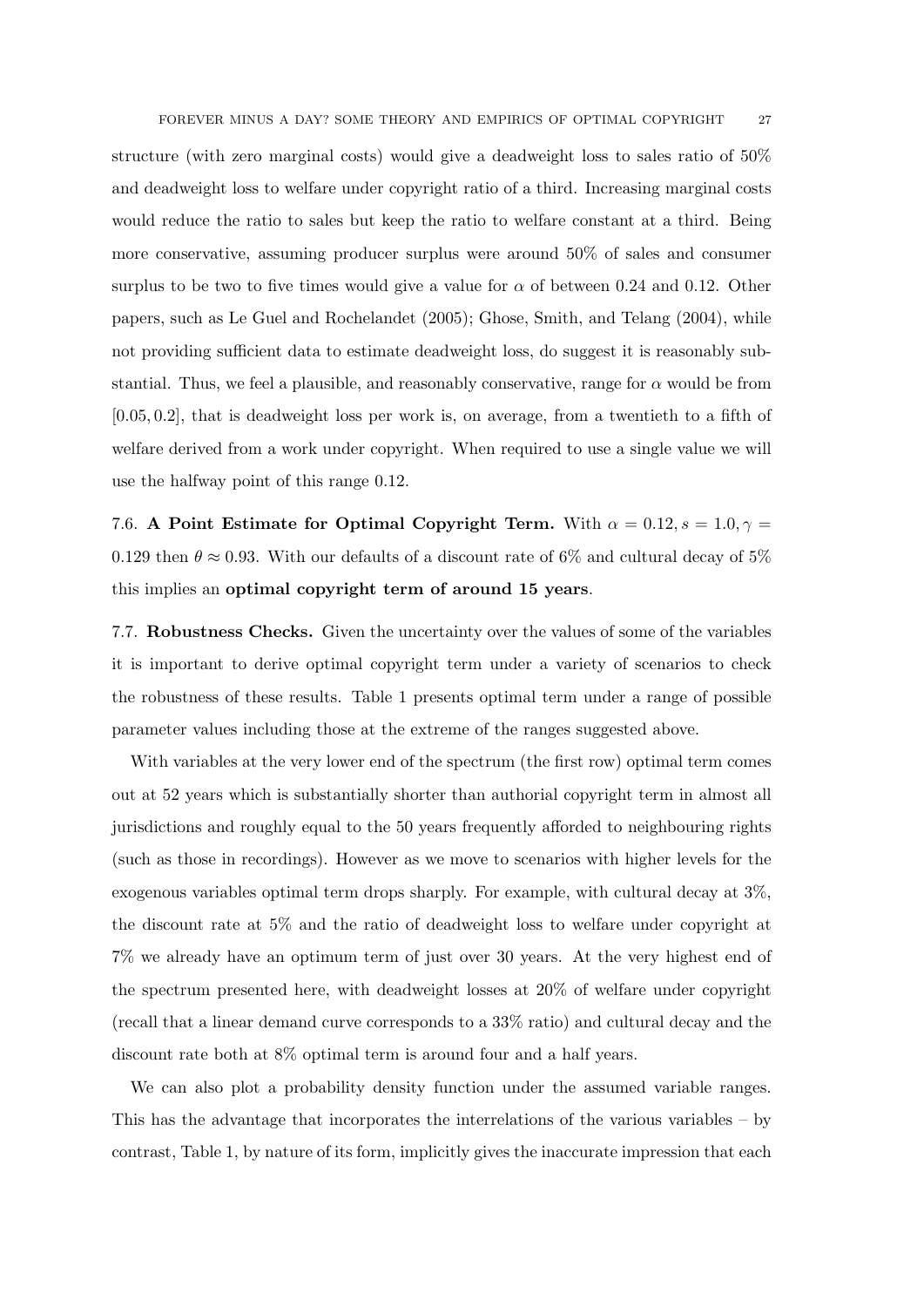| Cultural Decay Rate $(\%)$ Discount Rate $(\%)$ | $\alpha$ | <b>Optimal Term</b> |
|-------------------------------------------------|----------|---------------------|
|                                                 | J.O5     | 51.97               |
|                                                 |          | 30.63               |
|                                                 |          | 18.06               |
|                                                 |          | 9.25                |
|                                                 | ററ       | 4.53                |

TABLE 1. Optimal Term Under Various Scenarios.  $\alpha$  is the ratio of deadweight loss to welfare under copyright and  $s$  (the elasticity of supply) is set to 1 and  $\gamma$  (sales curve exponent) to 0.129.



Figure 1. Probability distribution of optimal term given the parameter range set out above (with the exception that  $\gamma$  takes a single value of 0.129).

of the outcomes listed is equally likely. We present the distribution function in Figure 1. As this shows, the mode of the distribution is around 20 years and the median is just under 15 years. From the underlying cumulative distribution function we can calculate percentiles and find the 95th percentile at just under 31 years, the 99th percentile at 39 years and the 99.9th percentile at just over 47 years. This would suggest, that at least under the parameters ranges used here, one can be extremely confident that copyright term should be 50 years or less – and it is highly like that term is under 30 years (95th percentile).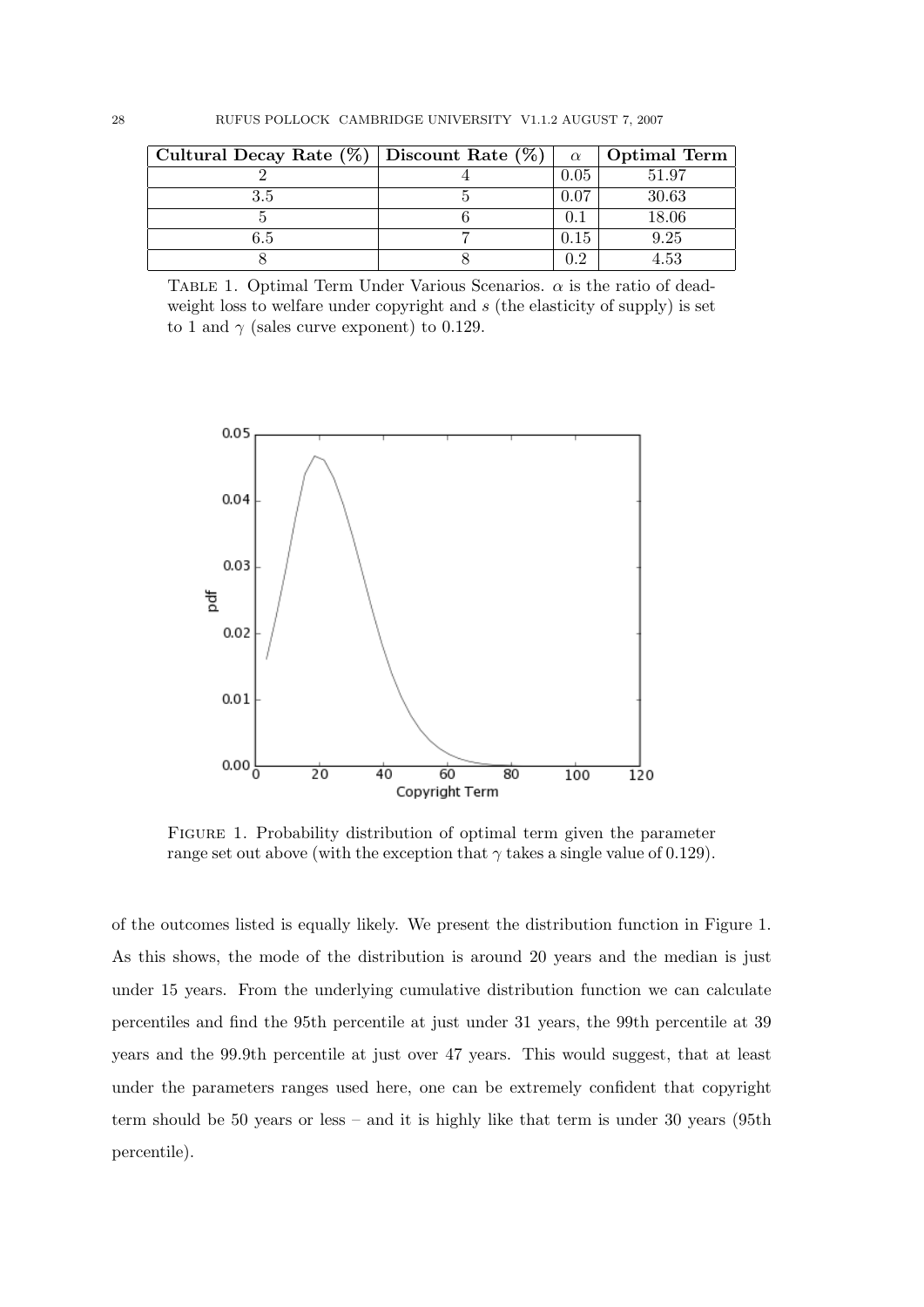

FIGURE 2. Break-even alpha as a function of copyright term.  $b$  is the cultural decay factor and d the discount factor.

7.7.1. An Inverse Approach. An alternative approach to estimating underlying parameters and using that to find the optimal term is to look at the inverse problem of calculating the 'break-even' value for a particular variable for a given copyright term. The 'break-even' value is the level of that variable for which that term is optimal. Here we will focus on  $\alpha$ , the ratio of deadweight loss to welfare under copyright – so if the actual value  $\alpha$  is higher than this break-even level then term is too long and if actual  $\alpha$  is below it then term is too short. This provides a useful robustness: derive the break-even  $\alpha$  corresponding to the copyright term currently in existence and then compare this value to whatever is a plausible range for  $\alpha$ . If the value is outside this range one can be reasonably certain that current copyright term is too long.

Given our assumption on the form of the discount factor and the rate of cultural decay theta takes the following form:

$$
\alpha^{-1}(S) = \frac{d^{S}(1 - bd)}{\frac{1 - b}{s\gamma} - d^{S}b^{S}(1 - bd)}
$$

Figure 2 provides a plot of this inverse, 'break-even', function. Under the Berne convention minimal terms of protection for most types of work is life plus 50 years (and many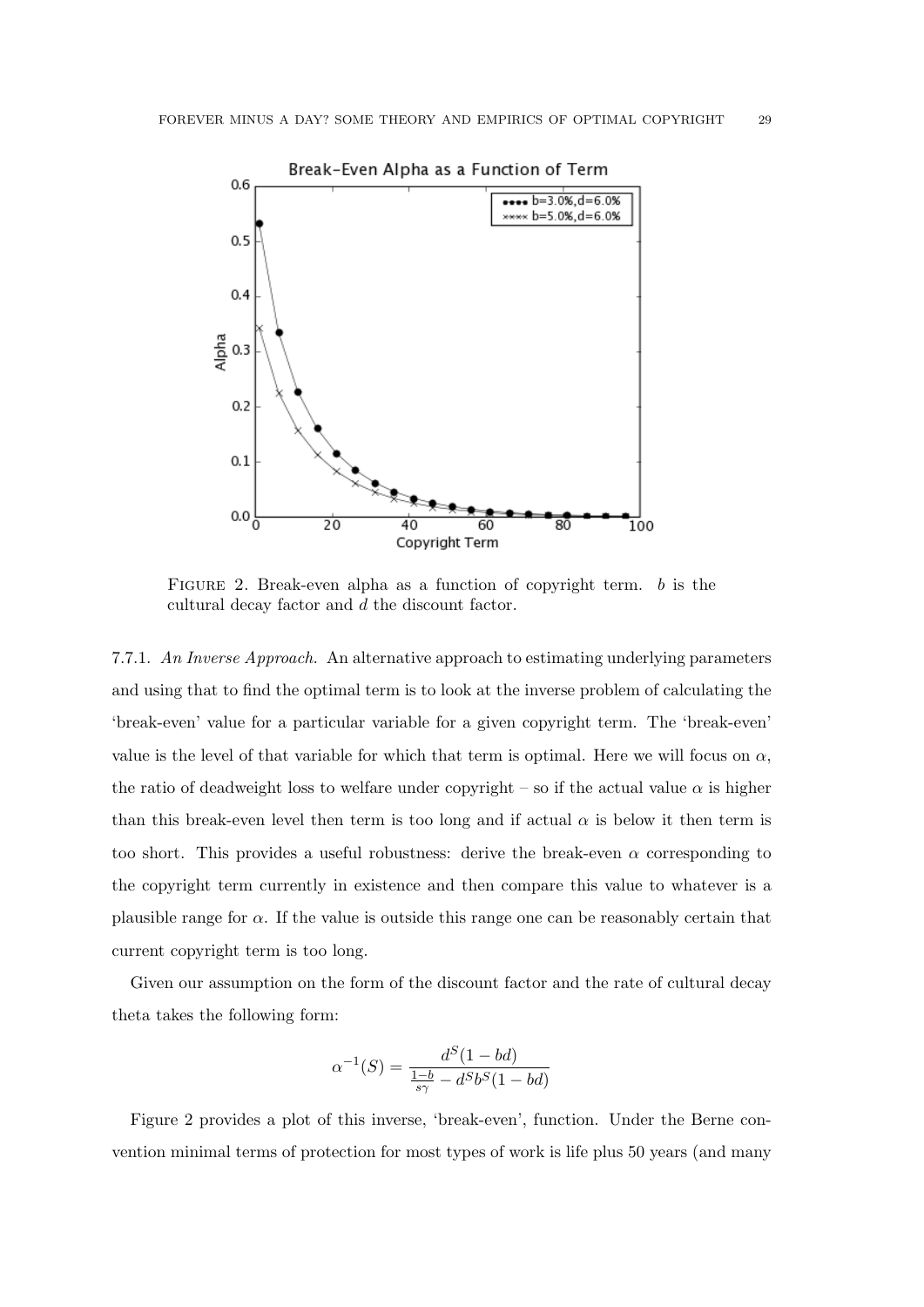| Cultural Decay Rate (%)   Discount Rate (%)   Elasticity <del>  Break-even</del> $\alpha$ (%) |  |  |
|-----------------------------------------------------------------------------------------------|--|--|
|                                                                                               |  |  |
|                                                                                               |  |  |
|                                                                                               |  |  |
|                                                                                               |  |  |

TABLE 2. Break-even  $\alpha$  (per work ratio of deadweight loss to welfare under copyright).  $\gamma$  is set to 0.129.

countries including the US and all of those in the EU now provide for life plus 70). This in turn will correspond to a copyright length of somewhere between 70 and 120 years (assuming the work is created between the ages of 20 and 70). Let us take a low value in this range, say 80 years. We summarize the 'break-even'  $\alpha$  corresponding to term of this length in Table 2 focusing on a set of very conservative parameter values. As can be seen there, even with a cultural decay rate of 2%, a discount rate of 4% and elasticity at its uppermost value the break-even  $\alpha$  is 2.5% – so for any  $\alpha$  above that term is too long. With a slightly higher decay and discount rate (3\%) and 5\% respectively) break-even  $\alpha$ falls to 1.3%. Thus, even with low values for the discount and cultural decay rate the level of  $\alpha$  required for current copyright terms to be optimal seem too low to be plausible.

## 8. CONCLUSION

In this paper we have developed a simple framework for analysing copyright grounded in the existing literature. Using it, we obtained two sets of separate, but complementary, results. In the first section, we investigated the effect of changing production costs on the optimal level of copyright as well as how the level of optimal protection varies over time. We demonstrated in substantial generality that (a) optimal protection is likely to fall with a decline in the costs of production and distribution of 'originals' (b) in contrast to the presumption of some existing policy making, technological change which decreases costs, because it effects both 'originals' and 'copies' may imply a decrease as well an increase in optimal copyright (c) under the reasonable assumption that the stock of 'effective' work is non-decreasing the level of optimal copyright falls over time.

In the second section we turned our attention to one specific aspect of optimal copyright, namely the term of protection. In Theorem 12 we used our model to derive a single equation that defined optimal term as a function of key exogenous variables. Using the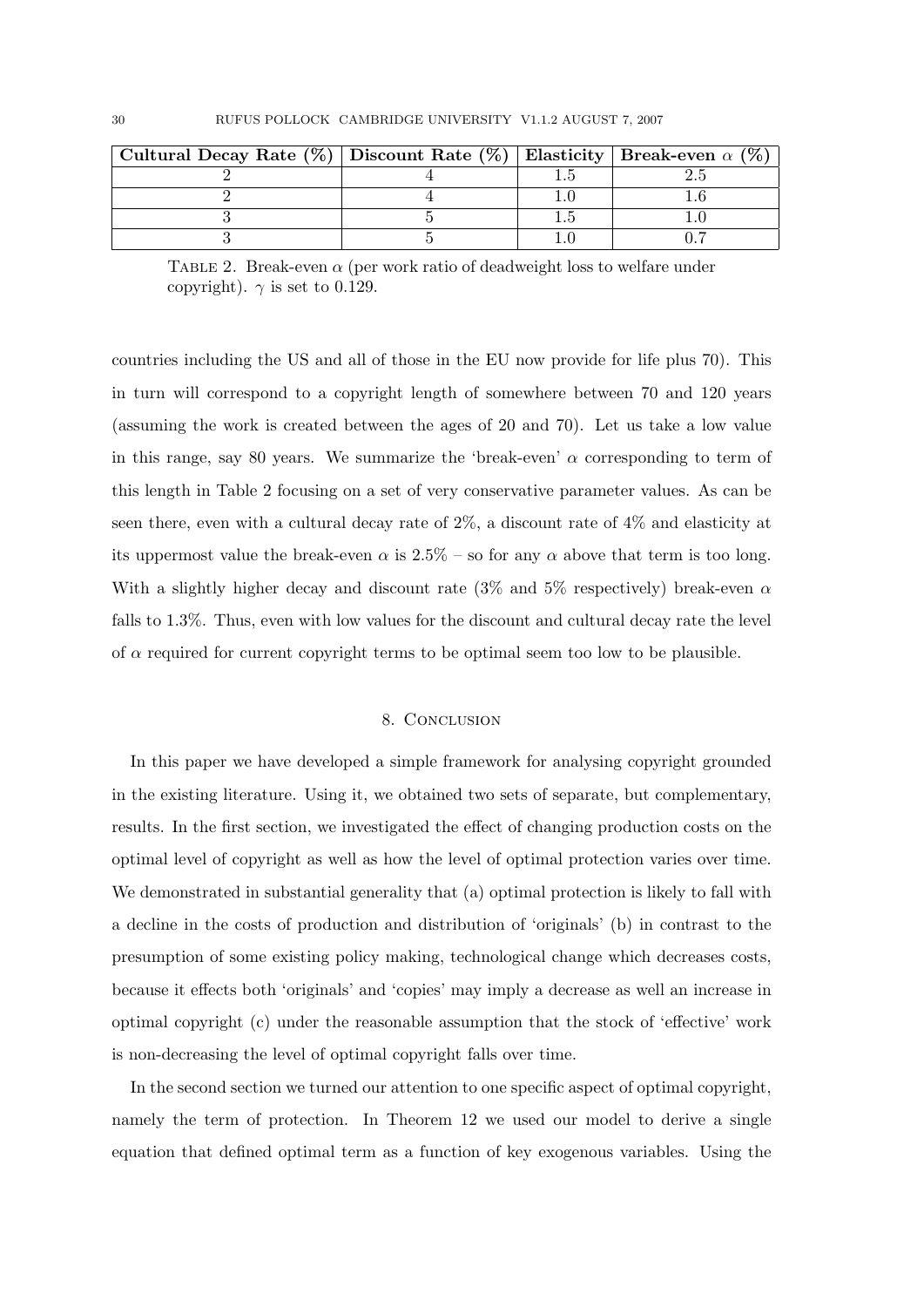estimates for these variables derived from the available empirical data we obtained an estimate for optimal copyright term of approximately 15 years. To our knowledge this is one of the first estimates of optimal copyright term which is properly grounded, both theoretically and empirically, to appear in the literature.

All our results have significant implications for policy. In recent times technological change has substantially reduced the costs of production and distribution of most copyrightable goods. Much of the existing policy discussion has focused, almost exclusively, on reductions in the costs of 'unauthorised' ('pirate') copies and has tended to assume that this necessitates an increase in the level of protection. However, as we pointed out, the costs of 'originals' have also fallen dramatically, and this change is likely to require a reduction in the strength of protection. Looking more generally at the case of technological change which reduces the production costs of both 'originals' and 'copies', the implications for copyright policy were ambiguous – not surprising given the two contrary effects at play – and we highlighted the key terms in need of empirical estimation if an unambiguous answer were to be obtained.

Moving on we came to the question of optimal copyright term – probably the most important aspect of the overall 'level' of copyright. Our estimate of optimal term (15 years) is far below the length copyright in almost all jurisdictions and we confirmed this general fact – that current copyrights are likely too long – using several robustness checks. This implies that there is a significant role for policymakers to improve social welfare by reducing copyright term as well as indicating that existing terms should not be extended. Such a result is particularly importance given the degree of recent debate on this precise topic.

Finally, there remains plentiful scope to extend and build upon the work here. In particular, there is room for further empirical work on all aspects of these results. For example, it would be valuable to calibrate the production costs model to investigate what changes in the level of copyright would be implied by the recent reductions in the cost of production and distribution. Similar work could be done in relation to changes of copyright over time where one would need to collect data on the level of production and the form of the welfare function.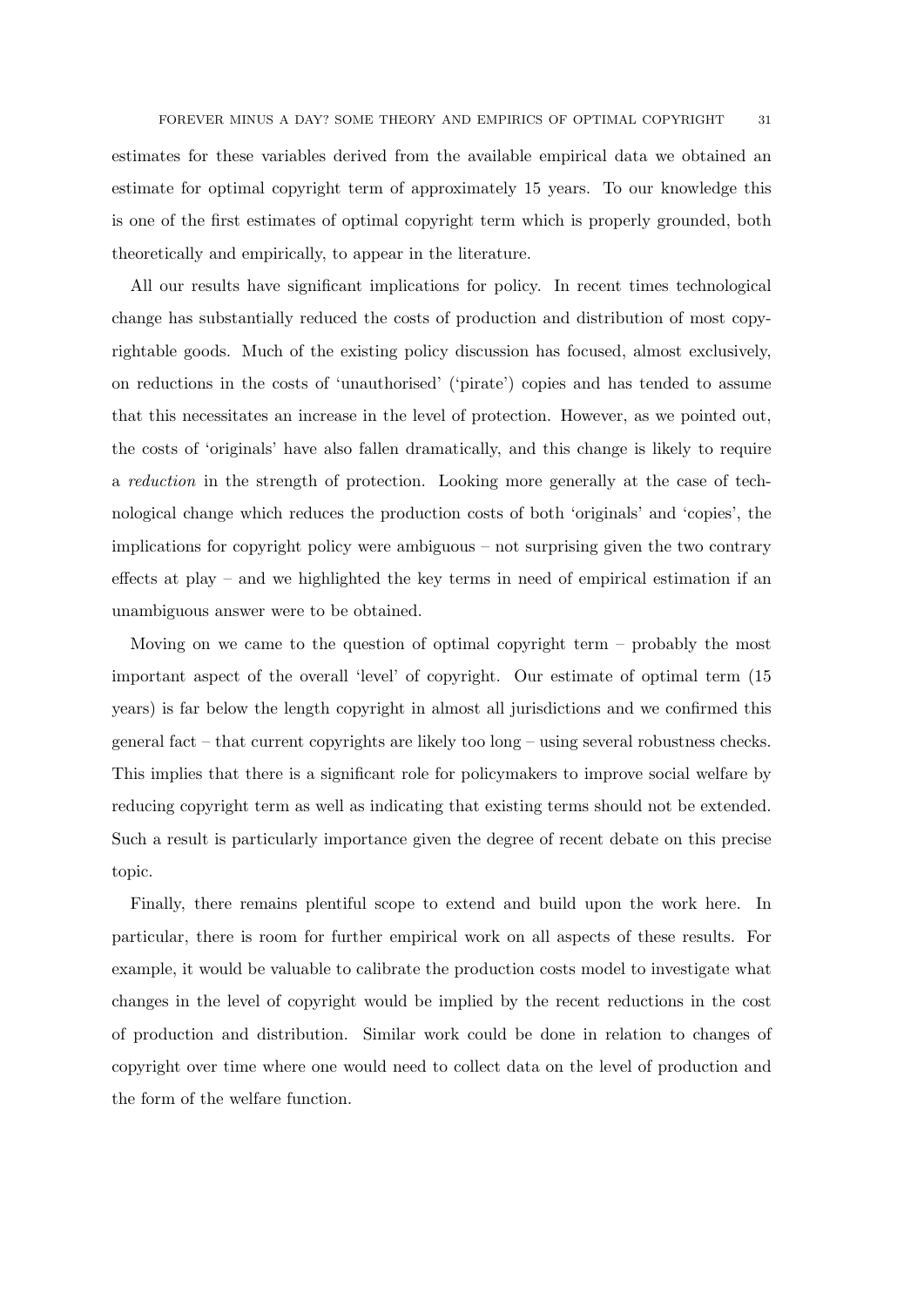Regarding the derivation of optimal term, the main challenge would be to improve the estimates for the key parameters, especially that of the ratio of deadweight loss to welfare under copyright. As discussed above, the perfect approach would involve estimating the demand-system for the copyrightable goods under consideration. This is a non-trivial task but one of great value – and not simply in relation to the problems considered here.

### **REFERENCES**

- George A. Akerlof, Kenneth J. Arrow, Timothy Bresnahan, James M. Buchanan, Ronald Coase, Linda R. Cohen, Milton Friedman, Jerry R. Green, Robert W. Hahn, Thomas W. Hazlett, C. Scott Hemphill, Robert E. Litan, Roger G. Noll, Richard L. Schmalensee, Steven Shavell, Hal R. Varian, and Richard J. Zeckhauser. The Copyright Term Extension Act of 1998: An Economic Analysis, 5 2002.
- David Blackburn. Online Piracy and Recorded Music Sales, 12 2004. Job Market Paper (Harvard PhD Programme).
- Michele Boldrin and David Levine. IP and market size. Levine's Working Paper Archive 618897000000000836, UCLA Department of Economics, July 2005.
- Tim Brooks. Survey of Reissues of US Recordings, 2005. Copublished by the Council on Library and Information Resources and the Library of Congress.
- CIPIL. Review of the Economic Evidence Relating to an Extension of the Term of Copyright in Sound Recordings, 12 2006. Prepared for the Gowers Review on Intellectual Property.
- William Cornish and David Llewelyn. Patents, Copyrights, Trade Marks and Allied Rights. Sweet and Maxwell, London, 5th edition, 2003.
- F. Deschatres and D. Sornette. The Dynamics of Book Sales: Endogenous versus Exogenous Shocks in Complex Networks, December 2004.
- A. Ghose, M.D. Smith, and R. Telang. Internet Exchanges for Used Books: An Empirical Analysis of Product Cannibalization and Welfare Impact, 2004.
- Austan Goolsbee and Judith Chevalier. Measuring Prices and Price Competition Online: Amazon and Barnes and Noble, July 2002. NBER Working Papers.
- Kai-Lung Hui and I. P. L. Png. On the Supply of Creative Work: Evidence from the Movies. American Economic Review, 92(2):217–220, May 2002.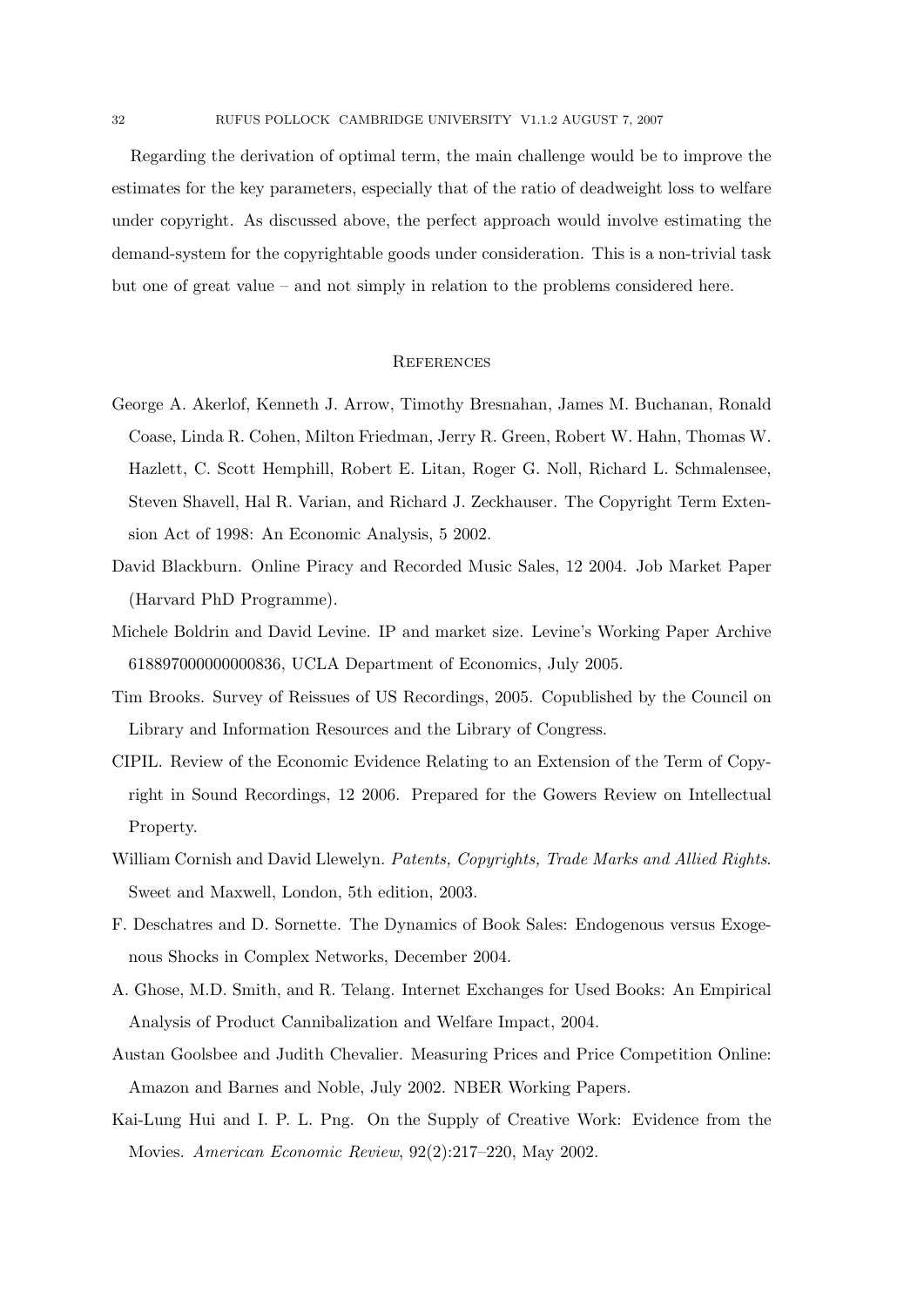- William Johnson. The Economics of Copying. *Journal of Political Economy*, 93(1):158– 174, 1985.
- William Landes and Richard Posner. An Economic Analysis of Copyright Law. Journal of Legal Studies, 18(2):325–363, 1989.
- William Landes and Richard Posner. Indefinitely Renewable Copyright. University of Chicago Law Review, 70(471), 2003.
- Fabrice Le Guel and Fabrice Rochelandet. P2P Music-Sharing Networks: Why Legal Fight Against Copiers May be Inefficient?, Oct 2005.
- Stan Liebowitz. Copying and Indirect Appropriability: Photocopying of Journals. Journal of Political Economy, 93(5):945–957, 1985.
- Stan Liebowitz and Stephen Margolis. Seventeen Famous Economists Weigh in on Copyright: The Role of Theory, Empirics, & Network Effects. Harvard Journal of Law and Technology, 18(2), 2005.
- William Nordhaus. Invention, Growth and Welfare: A Theoretical Treatment of Technological Change. M.I.T. Press, 1969.
- Ian Novos and Michael Waldman. The Effects of Increased Copyright Protection: An Analytic Approach. Journal of Political Economy, 92(2):236–246, 1984.
- Felix Oberholzer and Koleman Strumpf. The Effect of File Sharing on Record Sales: An Empirical Analysis. Journal of Political Economy, 115(1):1–42, 2007.
- Martin Peitz and Patrick Waelbroeck. Why the music industry may gain from free downloading – The role of sampling. International Journal of Industrial Organization, 24(5): 907–913, September 2006.
- Ivan Png. Copyright: A Plea for Empirical Research. Review of Economic Research on Copyright Issues, 3(2):3–13, 2006.
- Ivan Png and Qiu hong Wang. Copyright Duration and the Supply of Creative Work. Levine's Working Paper Archive 321307000000000478, UCLA Department of Economics, January 2007.
- E. Rappaport. Copyright Term Extension: Estimating the Economic Values. Technical report, Congressional Research Service, May 1998.
- Rafael Rob and Joel Waldfogel. Piracy on the High C's: Music Downloading, Sales Displacement, and Social Welfare in a Sample of College Students, 2004.